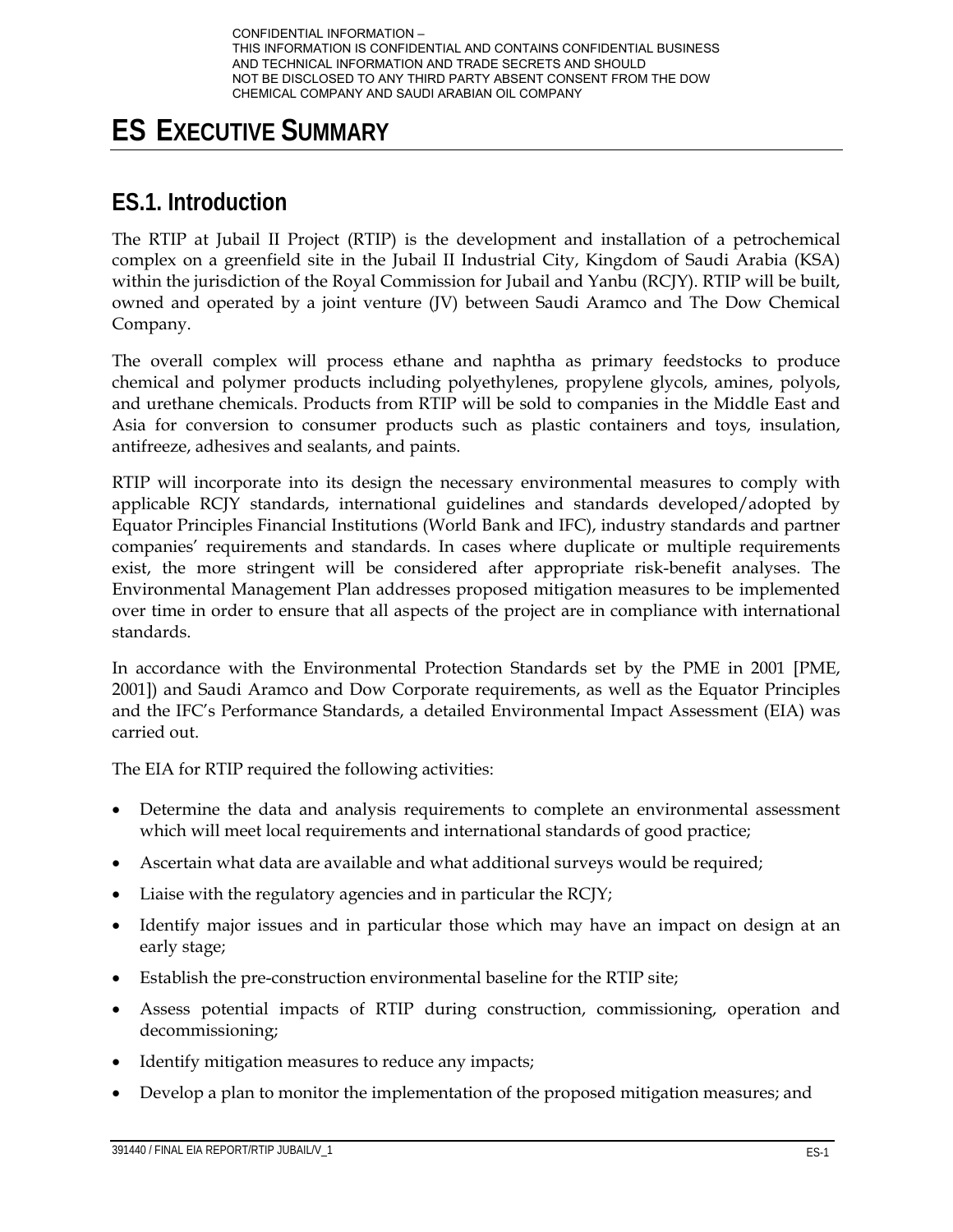Prepare well documented and defensible final reports and present the key findings to the regulatory agencies and the lending institutions.

The EIA is divided into Sections covering the following subjects/aspects: policy, legal and administration framework; project description; baseline sections (air & meteorology; onshore physical environment; ecology; noise; waste management; socio-economic aspects; archaeological and cultural heritage) assessment of impacts and mitigation measures, including cumulative impacts (air & meteorology; onshore physical environment; ecology; noise; waste management; socio-economic aspects; archaeological and cultural heritage ); Summary of Impacts; Mitigation Measures; Monitoring Plan; Analysis of Alternatives; Sustainable Development Assessment; Appendices include: a stakeholder engagement plan, an Environmental Management Plan (EMP), and other complementary information. The Environmental Emergency Response Plan (EERP) for the facility prepared in accordance with the RCER 2010 will be provided as a supplement.

# **ES.2. Policy, Legal & Administrative Framework**

The RTIP Project is located in Jubail, in the Eastern Province of the KSA, and lies within the jurisdiction of the RCJY. Although the Presidency of Meteorology and Environment (PME) has the overall authority in the KSA for environmental matters, the RCJY has been delegated responsibility for environmental matters within the boundaries of the industrial cities of Jubail and Yanbu. The RCJY is responsible for environmental management and controlling pollution associated with the development and operation of both industrial cities.

The key environmental regulations and standards applicable to the RTIP at Jubail are:

- "Royal Commission Environmental Regulations (RCER) Volume I, 2010 Regulations and Standards" that includes all regulations, standards, and guidelines which industries operating in any of the industrial cities shall comply with. The RCER-2010 Volume I supersedes the last version RCER 2004. The RCER 2010 has been adopted by RTIP at Jubail to comply with regulatory requirements;
- "Royal Commission Environmental Regulations (RCER) Volume II, 2010 Environmental Permit Program" that covers procedures and forms for applying to obtain "Environmental Permit to Construct" (EPC) and "Environmental Permit to Operate" (EPO) permits. The RCER 2010 Volume II supersedes the RCER 2004 Volume II.

*"PME Environmental Regulations and Its Rules of Implementation, 2001"* that includes the Environmental Protection Standards (Doc. No. 1409-01) has been considered as a reference for this project;

It is likely that RTIP funding will be provided by multiple financial institutions comprising a combination of Saudi Arabian and International banks. The Lenders are yet to be selected by the Project, but it is probable that major international financial institutions would be involved and that they would have adopted the Equator Principles, a financial industry framework for addressing environmental and social risks associated with a proposed project. Even in the absence of involvement of Equator Principles Financial Institutions (EPFIs), the Equator Principles provide an internationally accepted set of guidelines for major developments.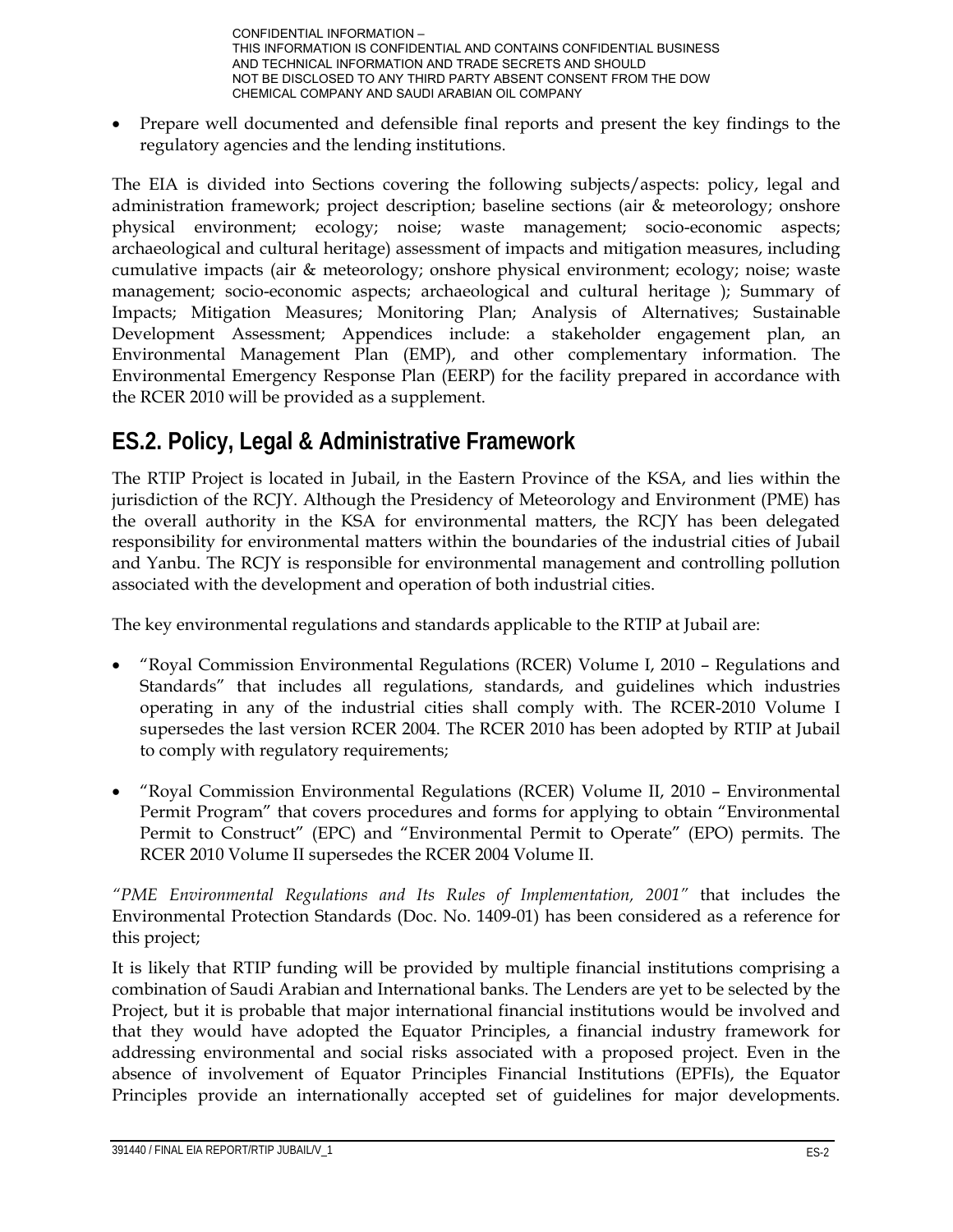

Therefore, international guidelines and standards developed by EPFIs will be also considered by the project.

The KSA is subject to international protocols and agreements adopted by the Kingdom and to other national environmental guidelines and standards, such as those developed by the PME as well as local specific environmental protection criteria developed by the RCJY which apply to industries within the boundaries of the industrial cities of Yanbu and Jubail. Additionally, the operator of a facility shall utilize Best Available Techniques (BAT) for environmental control, and shall apply methods and procedures for compliance, monitoring and sampling in accordance with international accepted standards, such as the American Standard Test Methods, U.S. Environmental Protection Agency (EPA), or Standard Methods for the Analysis of Water or Wastewater (Latest Edition).

# **ES.3. Project Description**

The complex will occupy an area of about 576 hectares (ha), on a greenfield site identified as part of the Jubail II Industrial City, at approximately 3 km to the west of the existing Jubail Industrial City (JIC) in Saudi Arabia. The land area comprising the RTIP site is designated as industrial. The project will also occupy a tank farm and loading and unloading facilities at the Jubail King Fahd Industrial Port (KFIP).

The RTIP project combines multiple petrochemical process units to produce a broad range of chemicals and polymers. In total the site has about thirty different process units. Also the Project will include the utilities and infrastructure facilities required to support the process units.

The primary feedstocks to the Project are ethane and naphtha. The overall complex is configured with a mixed feed steam cracker and an aromatics plant as the core process units producing ethylene, propylene, benzene, and toluene as the four major hydrocarbon intermediate product streams. In addition, a chlor-alkali facility will produce chlorine, caustic soda and some hydrogen, from the electrolysis of brine, for use by the downstream derivative units.

Chemical and polymer products from the complex include polyethylenes, propylene glycols, amines, polyols, and urethane chemicals. All of the products will be sold to companies in the Middle East and Asia where they are converted to consumer products such as plastic containers and toys, insulation, antifreeze, adhesives and sealants, and paints.

The project comprises the following components:

- Hydrocarbon and Chlorine Core Units;
- Chemicals and Plastics Derivative Units;
- Utilities, Infrastructure and Site Logistics; and
- Value Parks (outside the scope of this impact assessment).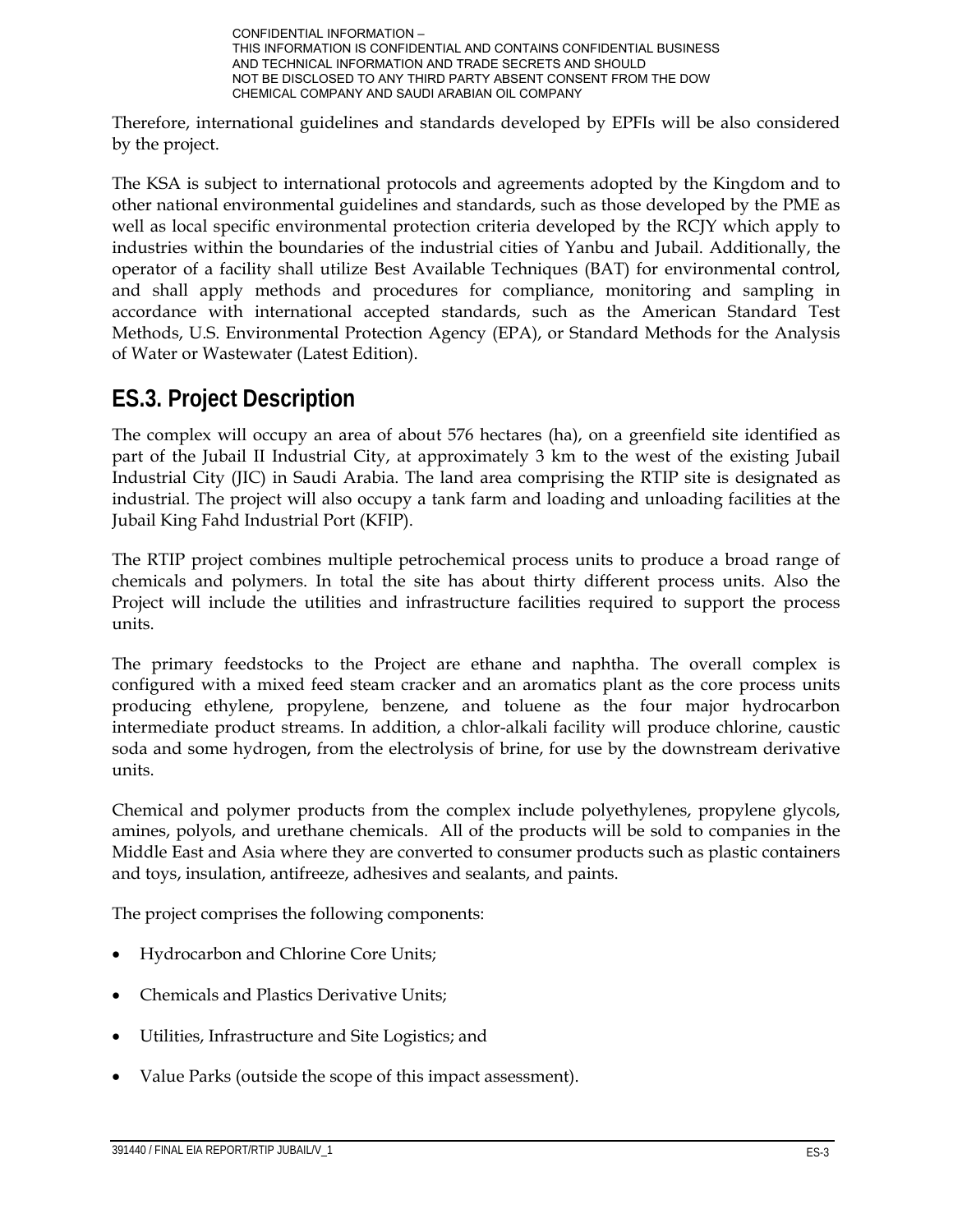JIC has a total of 176 industries in operation and as many as 76 in construction or at the design stage as well as infrastructure support utilities such as the Saudi Electric Company (SEC) for electric power, Marafiq for water desalination and distribution, sea water cooling pumps and network and waste water treatment facilities for sewage and process water (RCJY, 2010). Other infrastructure support utilities or neighbouring industries in the area include the Berri gas Plant, Jubail airport, Jubail Commercial Port (JCP) and King Fahad Industrial Port (KFIP).

Power and Utilities needed for the project, such as industrial water and potable water will be imported into the RTIP complex. Industrial gases such as high priority hydrogen, carbon monoxide, oxygen, nitrogen, ammonia, and compressed air will be supplied by third party Industrial Gas Provider (IGP). The JV's scope includes the site steam generation, demineralised water generation, electrical distribution, cooling water systems, site fire water system, condensate return system and the distribution of site utilities.

Other facilities necessary to support RTIP and within the JV's scope include:

- Hydrocarbons Infrastructure: Offsite pipelines (connecting the main site with the Port Facilities at King Fahd Industrial Port and other third party facilities within JIC), main pipe racks and storage for feedstock, return streams and finished products;
- Environmental facilities for wastewater handling, thermal treatment, and solid waste handling for offsite disposal. Industrial and Sanitary wastewater from the RTIP facility will be sent to Marafiq's Industrial Wastewater Treatment Plant and Sanitary Wastewater Treatment Plant, respectively.
- Port Facilities: raw materials and products loading and unloading docks, and tank farm at the KFIP;
- Temporary Facilities and Early Works: camps, lay down areas, office areas, and other support requirements and Early Works activities needed to support the mobilization of EPC contractors to the site;
- Transportation: roads, parking areas; and
- The site logistics services: Finished Products Packaging Centre Facilities (receiving, storage and shipping facilities) will be provided by third party, but will be located within the RTIP site.

The overall project schedule includes approximately fifty months of Engineering, Procurement and Construction (EPC), with site preparation starting in July 2011. Commissioning and Startup is due to start in end of 2013 and is expected to last approximately twenty months, and the plant is expected to be in full operation by September 2015. A life of twenty five years has been considered, and it has been estimated that decommissioning will require an equivalent time to that needed for construction of RTIP. The number of personnel associated with RTIP fluctuates depending upon the particular work stage. Workforce during the peak, in construction phase, will reach 55,000 personnel (about 20% will be Saudi Nationals). Approximately 3,600 (about 75% will be Saudi Nationals) persons have been estimated to be involved in the commissioning and operation phases.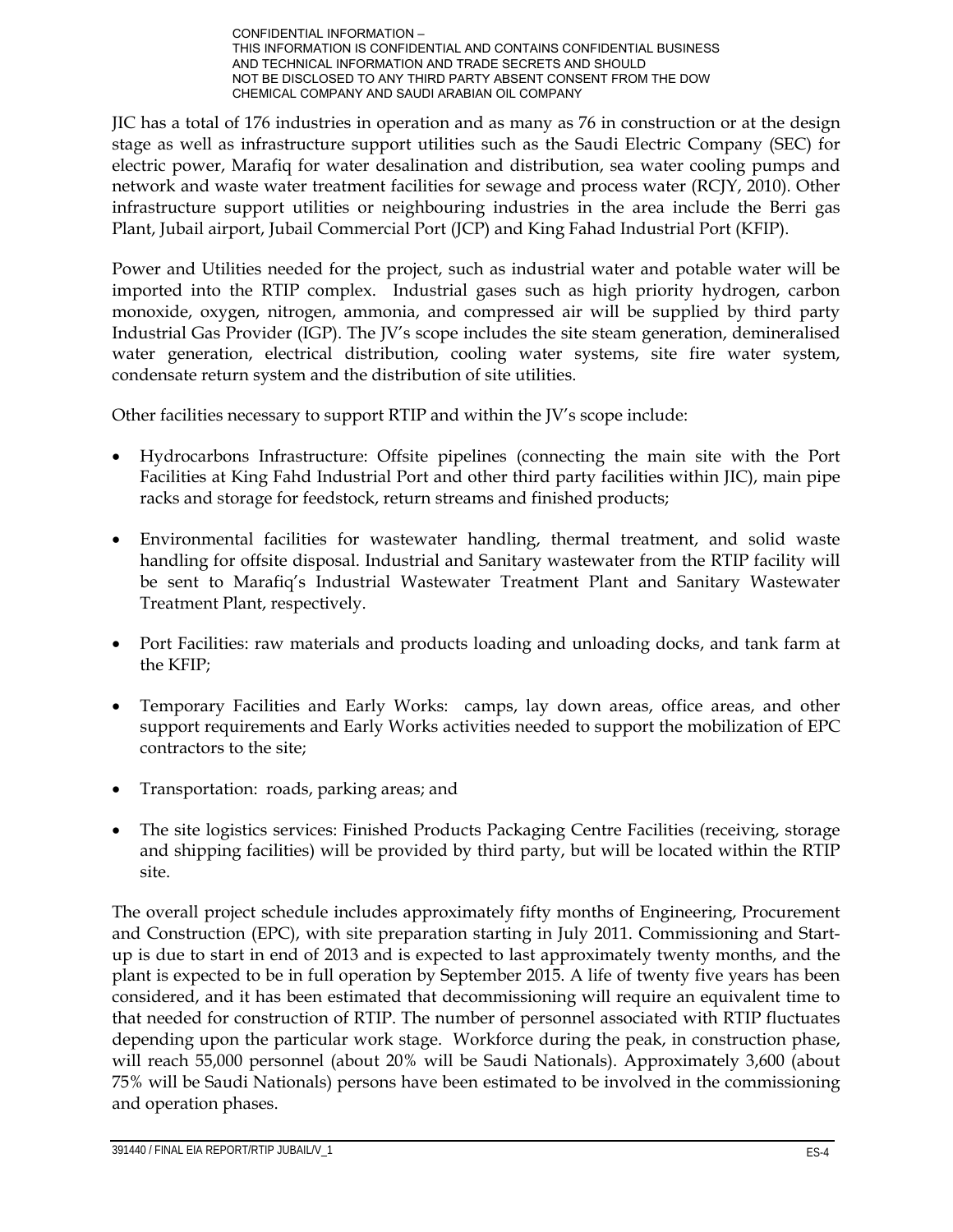# **ES.4. Baseline**

A characterization of the environmental, socio-economic and cultural resources of the area of influence of RTIP has been performed based on literature research, consultation with relevant stakeholders, previous reports and field studies performed as part of the scope of the EIA. The main findings are summarized in the following sections.

#### *ES.4.1.Air Quality & Meteorology*

The assessment of air quality and meteorological conditions in the area of influence of RTIP has been undertaken on the basis of ambient air quality data supplied by the RCJY and on surface and upper air meteorology data for the King Fahd International Airport at Dammam (hereinafter Dammam Airport) station.

The RCJY collect meteorological and air quality data from a network of seven ambient air quality and meteorological stations located within JIC. Air Quality Monitoring Station number 6 (AQMS#6), located next to the proposed RTIP site, has been selected to provide data for this study.

The RTIP site is surrounded by the following:

- Jubail Export Refinery (SATORP) under construction to the north-east;
- Jubail II undeveloped areas to the west and south;
- Road 274 to the south-east; and
- BeeA'h industrial / chemical landfill facility to the east corner of the RTIP site.

Additionally, other sources of air pollutants in the area, located predominantly to the northeast, are the existing 176 industries at JIC as well as infrastructure support utilities north-east from the site, and the Berri Gas Plant.

Hourly ambient air monitoring data from AQMS# 6 for  $NO<sub>x</sub>$ ,  $CO$ ,  $SO<sub>2</sub>$ ,  $O<sub>3</sub>$ , Total Hydrocarbons,  $PM_{2.5}$  and  $PM_{10}$ , from 1<sup>st</sup> January to 31<sup>st</sup> December 2009 were selected to establish the ambient air quality conditions in the area by comparison of different averaging data with the RCER ambient air quality standards:

- Nitrogen dioxide concentrations were within ambient air standards during the monitoring period;
- Sulphur dioxide concentrations were within the standards for all criteria and averaging time periods;
- Ozone concentrations for the 1-hour and 8-hour averaging periods exceeded the RCER standards, ozone is a secondary pollutant and is considered to be a regional issue;
- Carbon monoxide concentrations for the 1-hour and 8-hour averaging periods for AQMS#6, were well below RCER standards; and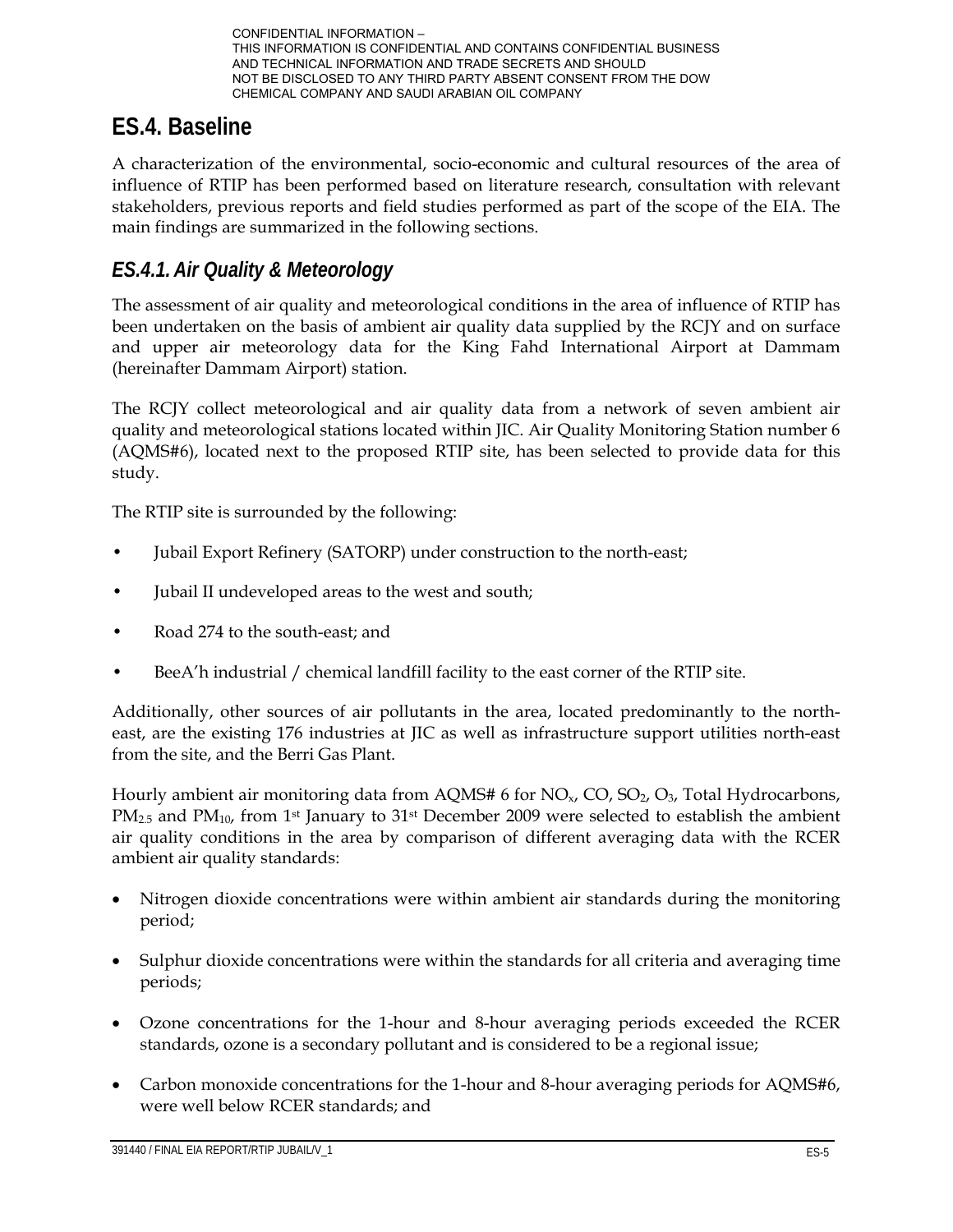• Ambient air concentrations of  $PM_{10}$  and  $PM_{2.5}$  greatly exceeded RCER ambient air quality standards for all averaging time periods. For  $PM_{10}$ , it is difficult to distinguish between industrial and non-anthropogenic sources of particulate matter. In arid, desert climates very high  $PM_{10}$  concentrations can be caused by sand storms and periods of high wind speed; however, the issue of natural wind blown dust makes interpretation of this ambient data difficult.

## *ES.4.2.Onshore Physical Environment*

Both the Main RTIP site and the Port site were subject to an intensive Geotechnical Investigation followed by a Phase I and Phase II Environmental Site Assessment undertaken by third parties in order to determine the baseline geological, hydrological and soil/water chemical conditions.

Drilling investigations showed that the geology underlying the main RTIP site consist of Aeolian sands at the surface, becoming more dense with depth down the investigation limit of 50 m below ground surface (bgs). Geology at the Port site consisted of mixed granular soils to the investigation limit of 50m.

Groundwater levels at the main RTIP site varied between 2 and 12m bgs in 2010, and between 3.6 and 3.8 mbgl at the Port site. Chemical analysis of groundwater samples at both sites for TPH and PAH were below detection limits while all metals were considered to be at background concentrations.

Soil chemistry analyses were undertaken at both sites at depths of 0.1 and 1.0m bgs for TPH, PAH and metals. Concentrations of TPH and PAH were below detection limit in all samples and the concentration of metals were all below the Dutch Intervention Values. Based on the laboratory analytical report from the Phase II Site Assessments, it is considered that the reported analytical soil concentrations represent the current local background concentrations within the sandy soil down to maximum 1m depth.

## *ES.4.3. Ecology*

#### **Terrestrial Ecology**

The RTIP site is surrounded by JIC settlements with the industrial area lying adjacent to the north and northeast. To the south of the site there is an extensive settlement consisting of worker camps, farms and forestry plantations. The BeeA'h landfill site is situated next to the south-eastern corner of the project site.

An area of natural or semi-natural vegetation lies in the southwest corner and along the southern edge of the site, and continues to the west of the site as far as the Abu Hadriyah road. This vegetation consists mainly of a community of moderately saline tolerant shrubs belonging to the family Chenopodiaceae, mixed with a community dominated by perennial grasses (*Panicum turgidum* and possibly *Pennisetum divisum)*, and clumps of date palm trees. It is often currently presented in poor condition due to waste or over-grazing.

Such habitats are considered of low ecological value, as they are only likely to support common desert species of breeding, migratory and wintering birds together with resident mammals and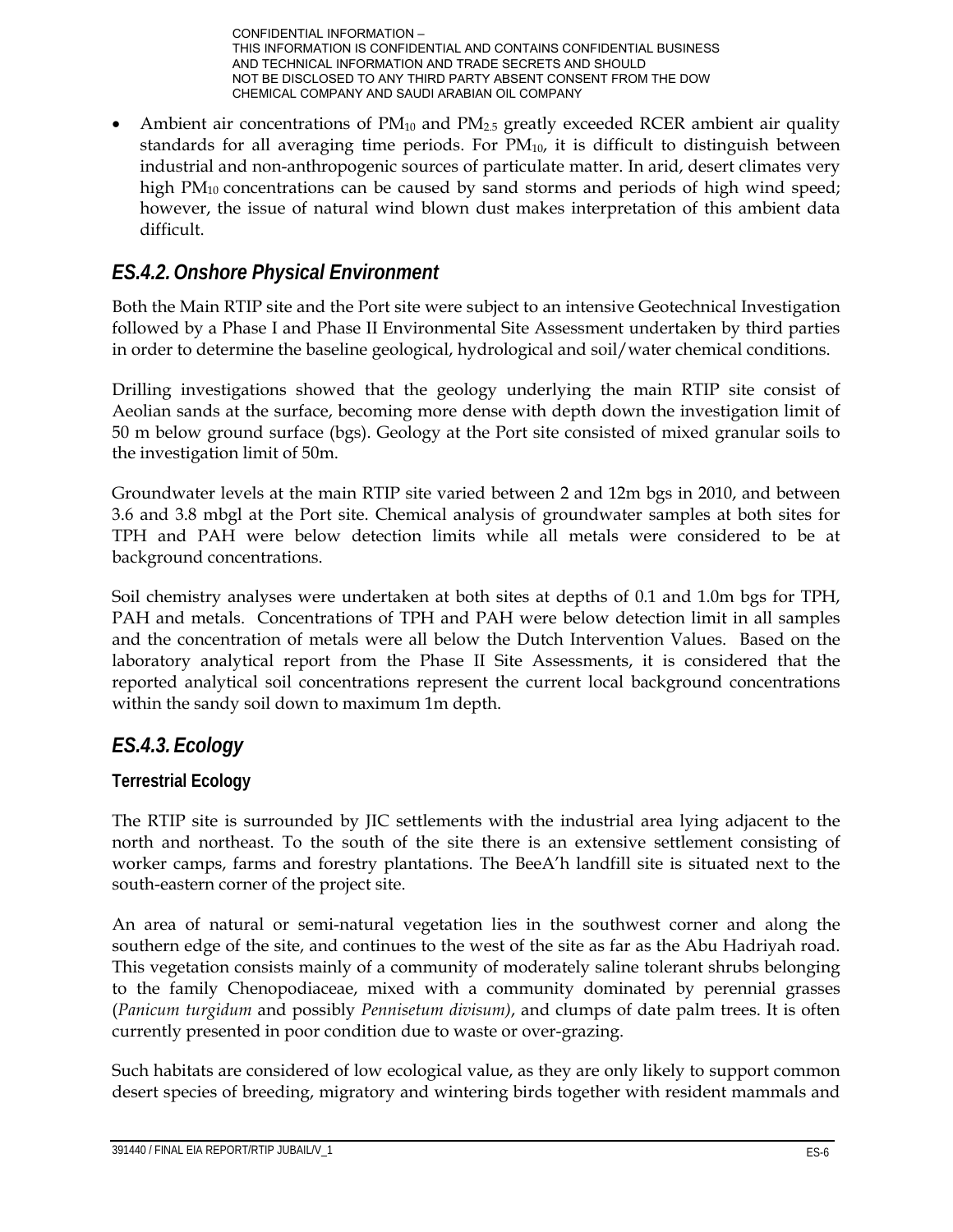reptiles. These habitats are widespread throughout the Arabian Gulf, and present outside the project site towards the south-western side, therefore the loss of this type of habitat is considered an impact of only local extent.

The project site is located in a low-lying area along the eastern coast, where saline soils covered with halophytic (salt-tolerant) shrubs are predominant, though sand sheet areas, areas of standing water or wet mud basins, and beach habitats are also present.

The project site is situated about 10 km south of the Sabkhat Al-Fasl Lagoons, listed as an Important Bird Area (IBA) by BirdLife International. These are a series of evaporation lagoons on sabkha, which are used for storing excess wastewater from Jubail Industrial City. The Jubail Marine Wildlife Sanctuary, established after the events of the 1991 Gulf War, is the first of a series of proposed marine protected areas along the western coast of the Arabian Gulf which will promote the conservation of endangered species and allow for the appropriate management of the renewable biological resources of the area.

The site is likely to be used by a variety of generally common and widespread desert bird species, present at low densities. These will almost certainly include Hoopoe Lark (*Alaemon alaudipes*) and Crested Lark (*Galerida cristata*). A number of resident species are likely to nest or roost in the date palms, all of which will also be found in urban areas and tree plantations in the surrounding area. The site may also provide some foraging potential for commoner migrant species such as Red-throated Pipit (*Anthus cervinus*), Yellow Wagtail (*Motacilla flava*), Isabelline Shrike (*Lanius isabellinus*), Short-toed Lark (*Calandrella brachydactyla*), Desert Wheatear (*Oenanthe deserti*) and Desert Warbler (*Sylvia nana)*.

No comparatively large animals like hares and rodents were identified during the site walkover. Although no domesticated or feral animals were seen during the course of the survey, signs of grazing (likely by goats) were identified. Common species such as feral dogs and Red Fox (*Vulpes vulpes)* could occur on the site. It is likely that the better vegetated parts of the site support populations of the more common and widespread small mammal species such as Cheesman's Gerbil (*Gerbillus cheesmani*) and Baluchistan Gerbil (*G. nanus*). Other species that might occur in this habitat include Cape Hare (*Lepus capensis*), Sundevall's Jird (*Meriones crassus*) and Lesser Jerboa (*Jaculus jaculus*), all widespread in well vegetated sandy areas throughout the Arabian Gulf. One or more species of hedgehog may also occur in this area. Reptile activity on the site appeared to be poor, with only one track identified in the field survey. The most likely species to occur in this habitat is the White-spotted Lizard (*A. schmidti)*, a common and widespread species in softer sandy areas.

#### **Marine Environment**

The main RTIP site is approximately 18 km from the shoreline. The project will also have a tank farm and loading and unloading facilities at the existing King Fahd Industrial Port (KFIP or Port).

The marine ecology baseline investigation (Section 6.4 of Ecology Baseline) is based upon a literature review focusing on two areas, Jubail and Ras Tanura, between which the KFIP is located. The marine ecology baseline section is also based on prior knowledge of the habitat, flora and fauna of the general region and of other similar areas of the Arabian Gulf region.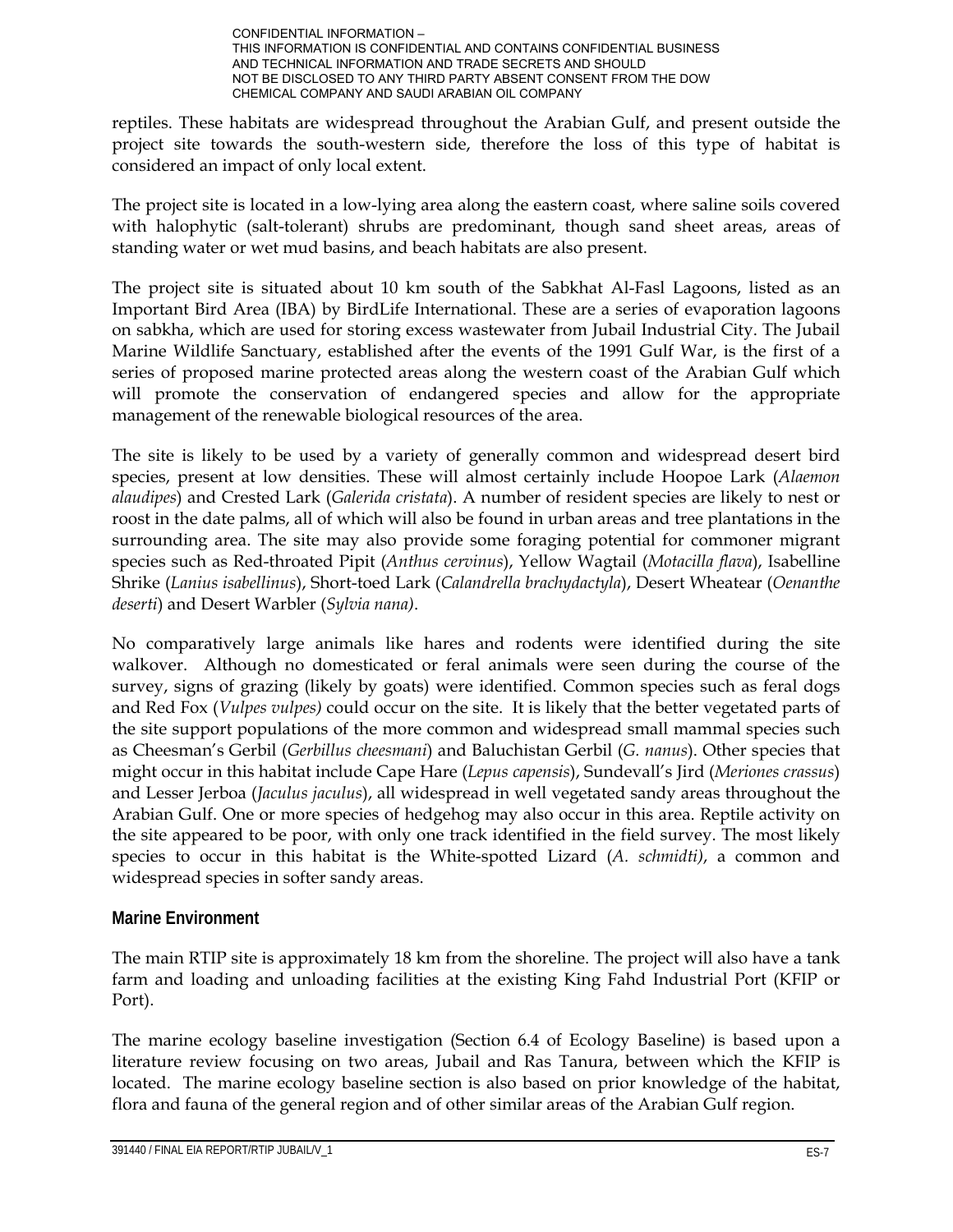KFIP is located within an ecologically diverse area of the Arabian Gulf and whilst the direct impacts at the Port (such as storage tank leakage or spills during loading and unloading) are confined to a smaller area of the Arabian Gulf, these impacts can have regional repercussions. Ras Tanura is approximately 50 km south of RTIP, but information on Ras Tanura provides some regional context for this section. The potential for long shore current to carry a spill of fuel, raw materials, finished product or other cargo from the Port area southward towards Ras Tanura means that this stretch of Gulf waters and coastline between the two points is also considered a potential receptor.

The Jubail Marine Wildlife Sanctuary is located to the north of JIC. The area consists of two large coastal embayment systems (Dawhat ad-Dafi and Dawhat al-Musallamiya) and five offshore coral islands (Harqus, Karan, Kurain, Jana and Juraid) along the stretch of coastline between Abu Ali and Ras az-Zaur. The area covers an area of approximately 2,300 km<sup>2</sup> and more than 400 km of coastline. The intertidal zone is characterised by sandy beaches, rocky shores, salt-marshes and mangroves. Seagrass beds, coral beds and coral reefs form the major types of subtidal habitats. The Sanctuary contains specimens of all major habitat types of the western Gulf. It includes the northernmost mangrove stands, the largest and most diverse coral reefs, and the most important nesting sites in the Arabian Gulf for marine turtles and several species of seabirds (Alam 1996, Fleming 1996, Krupp & Khushaim 1996, Ziegler & Krupp 1996, Abuzinada & Krupp 1994).

The prevailing long shore current moves southward along the eastern coast of Saudi Arabia. Therefore the habitats of the Jubail Marine Wildlife Sanctuary are an unlikely receptor of any spill or other accidental release of RTIP raw materials or finished products. However, the habitats of the Jubail Marine Wildlife Sanctuary attract species that may move throughout the coastal waters stretching from Ras Tanura, through the KFIP area, to the Sanctuary.

## *ES.4.4.Noise*

A noise baseline investigation has been conducted to characterize existing ambient noise levels in order to assess the potential impacts of noise levels related to the different phases of RTIP. In addition, the areas that could potentially be affected by noise from RTIP activities have been reviewed to identify potential noise-sensitive receptors. The characterization was performed comparing the measured noise levels with the applicable noise standards which are those from the RCER, Volume I and II. Additionally, the World Bank noise limits have been included as a reference (World Bank, 2007a.)

The measurement campaign comprised measurements of noise pressure levels, both continuous (72 hour duration) and short term (10 minutes duration) in several points inside the RTIP main site, at the boundaries and in the closest sensitive receptors. Access to the port was not provided, therefore, the noise baseline study has been focused on the main site of the complex and its surroundings.

The area in which the main site of the RTIP complex will be built is designated as industrial and is currently under development. When the noise measurement campaign was performed, an electric substation was under construction in the northern corner of the site. A contractor camp was also located in the site, close to the northeast boundary. These likely affected the measured noise levels.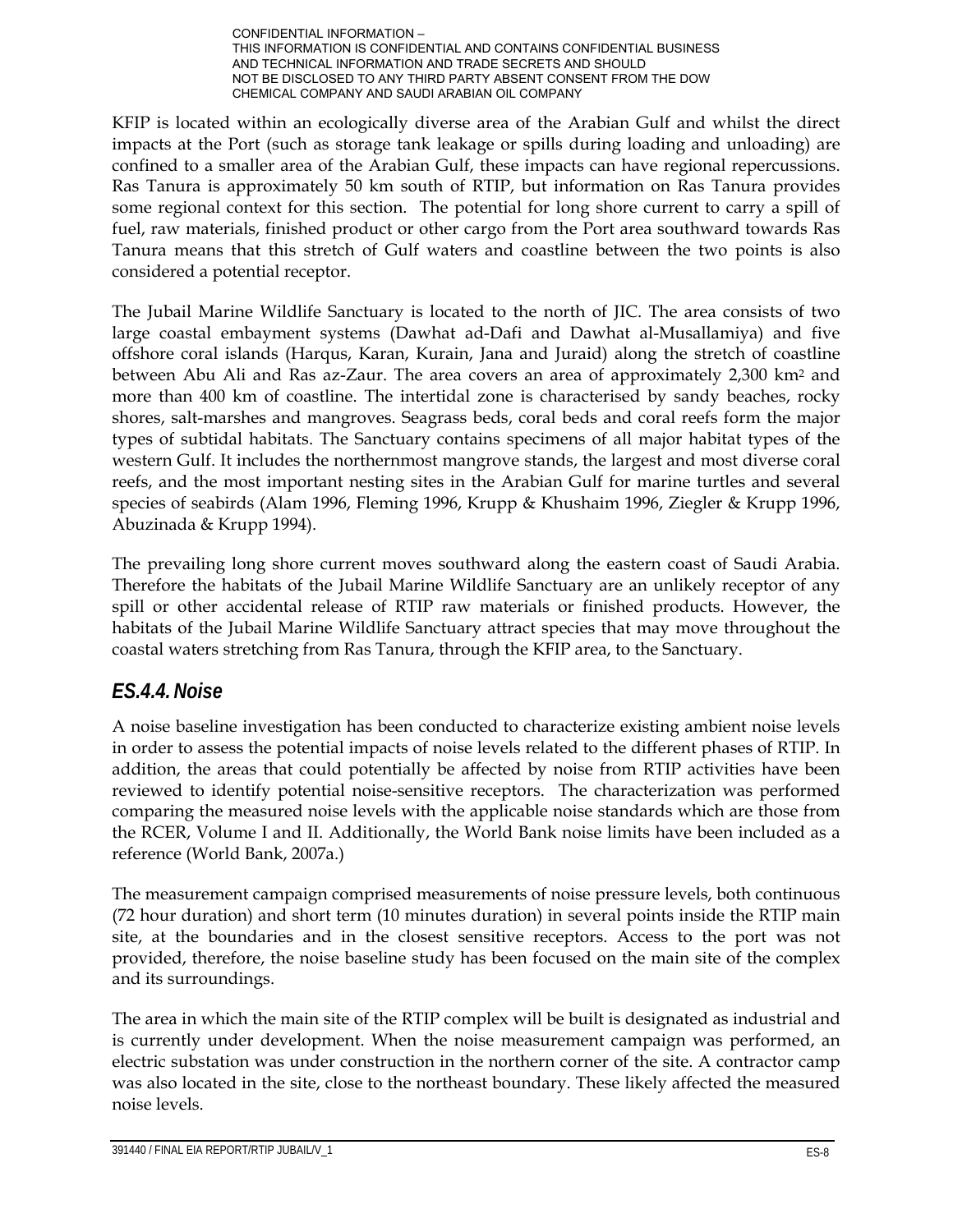The nearest sensitive receptors to the RTIP complex are the following inhabited areas:

- Mixed use area consisting of a construction camp, factory and agricultural farm located at approximately 1.5 km south of the RTIP site;
- Jubail prison, located at approximately 3.8 km east of the RTIP site;
- Jubail Old Town, at approximately 13 km north-east of the RTIP site; and
- Jubail Community Area, located at approximately 17 km north of the RTIP site.

The following conclusions have been extracted from the RTIP Noise Survey:

- Average ambient noise levels ( $L_{eq}$  [72h]) and average of the 10 minute  $L_{10}$  measured in the long term monitoring locations within RTIP complex and its boundaries are below the RCER and the World Bank noise criteria. The L<sub>eq</sub> noise levels measured in the Farm adjacent to Mega Coat Factory comply with both RCER standards and World Bank Guidelines. The measurement location in the vicinity of Jubail Prison is above the night-time standard for the World Bank Guidelines. Night exceedances are associated to peaks of traffic that took place every day, between 5:00 and 7:00 am, inclusive.
- While periods of high wind speed were avoided as far as was practicable, wind speed was high during long term noise measurements in certain locations, being perceived as the main noise source during the measurements. Windscreens were used in all the measurements, and in some cases, the noise meter was located in an open box in order to protect it from strong wind and sand.

#### *ES.4.5.Waste Management*

Information on the waste management infrastructure available in and around the project has been gathered during the field investigations, together with a desk-based search for information in official web pages. The local hazardous waste disposal and sanitary landfill facilities located in Jubail were visited as part of the field investigation undertaken in November 2010. In addition, a number of regional waste and wastewater treatment and/or disposal facilities were previously visited as part of a field investigation undertaken by the Owner's Environmental personnel in April 2008 (Dow, 2008).

JIC contains various installations able to treat and dispose of industrial and domestic, liquid and solid waste streams. The facility which will manage the RTIP's non-hazardous wastewater will be the Marafiq Wastewater Treatment Facility, which is itself divided into two plants which are the Marafiq Sanitary Wastewater Treatment Plant (SWTP) and the Marafiq Industrial Wastewater Treatment Plant (IWTP). Both of these plants use Primary and Secondary Treatment Processes. With regards to solid waste streams, there are two facilities directly adjacent to the RTIP site, which are able to manage and dispose of both hazardous and nonhazardous wastes. The first of these is operated by the National Environmental Preservation Company (BeeA'h) and includes hazardous waste landfill with both Class I and II landfill cells, and a Thermal Treatment facility. The second facility is operated by the Environment Development Company (EDCO) and also includes both Class I and II landfill cells, although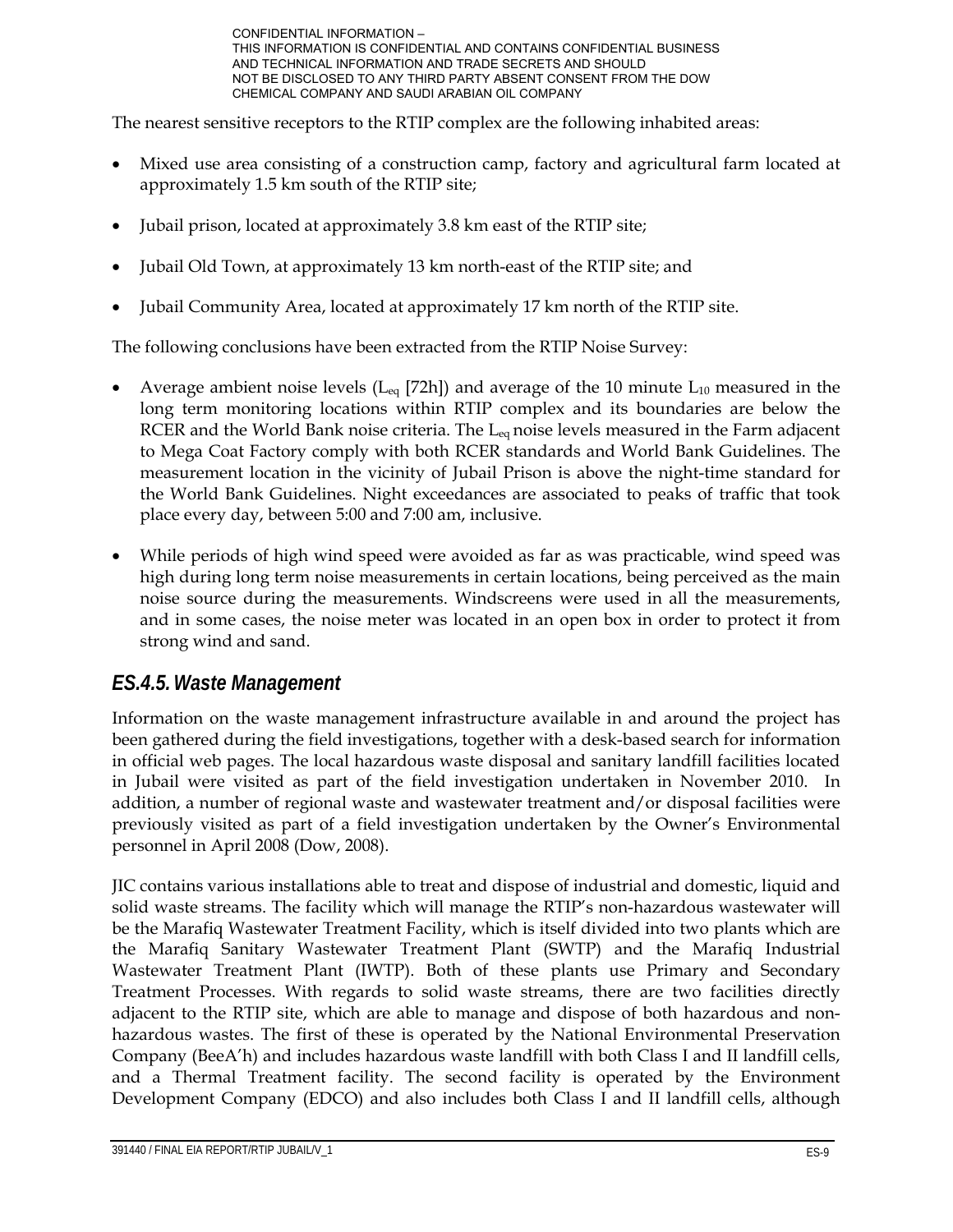

there is no Thermal Treatment facility at present. In addition to these two facilities there is also the RCJY sanitary landfill which is equipped to handle non-hazardous wastes only.

## *ES.4.6. Social*

A socio-economic baseline survey was undertaken in order to identify and characterise the communities that may be impacted by RTIP.

The proposed RTIP site is to occupy an area of approximately 5.76 km2 or 576 ha of land in Jubail II, as well as a tank farm and loading and unloading facilities at the KFIP. It lies within the Jubail Governorate in the Eastern Province of Saudi Arabia.

Jubail's main economic activity is related to the oil and gas industry. The robust increase of the oil sector in the past sixty years has lead to a high rate of economic immigrants from other parts of Saudi Arabia and foreign workers from the United States, United Kingdom, Middle East, and Asia. As such, Jubail and other areas in this region are a settlement of multi-ethnic residents from different cultures and backgrounds. Residents are engaged in support activities including fishing, services, education, business, and semi-skilled work.

These settlements have grown as have the housing infrastructure and services that support workers in these developments. There are residential areas located to the north and northeast of the proposed RTIP complex, and Jubail Town to the south. These areas include industrial installations/infrastructures, Corniche installations (restaurants, parks, coastguard buildings, mosque and palace), agricultural and fishing sites in Tarut Bay and some religious, educational and residential features.

This social baseline has identified the services and infrastructure available, and cultural background, of the RTIP site. A field survey conducted in November 2010 found that most of the available administrative, public and civil services are adequate for the current needs of the residents of Jubail. Networks for water supply and drainage, power supply and telecommunications are available to the community.

## *ES.4.7.Archaeological & Cultural Aspects*

An archaeology and cultural heritage baseline study was compiled in order to identify existing or potential archaeological resources and cultural heritage, at the RTIP site that may be impacted by the project and to locate and document all archaeological and cultural heritage resources that may exist in the study area.

In order to carry out the archaeological and cultural heritage study for the RTIP site (a total area of 5.76 km2), a combination of both a desktop study (literature search) and limited physical site "walk-over" survey was undertaken by Dr. Ahmed Abuelgasim El-Hassan, an Archaeologist and lecturer at Hail University, and a cultural heritage specialist. The physical site survey was conducted for the project area, which also included a buffer area of 10 km around the RTIP site.

On the basis of the results of the RTIP literature search and physical site survey conducted as part of the EIA, and previous survey and fieldwork investigations made by the Deputy of Antiquities and Museums in JIC II and its vicinity, it is not likely that any archaeological and/or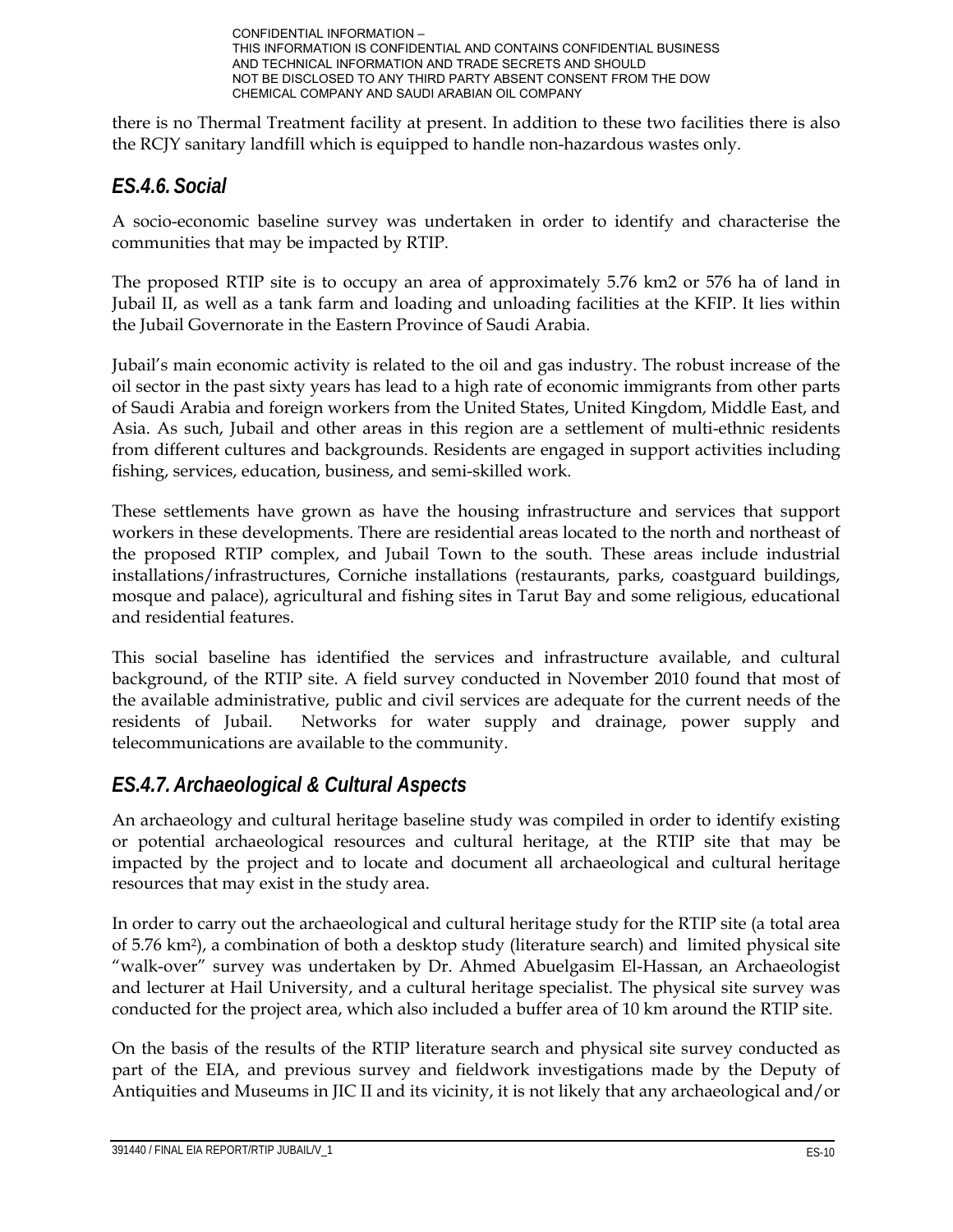

cultural resources are present in the project area. None of the sixteen sites of national and regional archaeological interest identified during the literature review are located within the RTIP project area.

## **ES.5. Impact Assessment**

#### *ES.5.1. Introduction*

To enable the assessment of impacts, a set of criteria was developed for determining the potential impacts resulting from the construction, commissioning, operation and decommissioning of the RTIP.

The criteria provides definitions of magnitude and significance as they apply to potential impacts from the project on air, marine, biological and onshore physical environments, socioeconomic, cultural and health aspects and from noise and wastes. Common criteria definitions were developed as well as impact assessment criteria for each study area, i.e., air quality and meteorology, marine environment, etc., where necessary. Impacts are assessed with respect to their frequency, likelihood, extent, duration and magnitude. Impacts were further defined as positive or negative and direct or indirect. The overall significance was then determined in relation to each study area / environment as high, medium or low.

These criteria are aligned with criteria integrated in other impact assessment methodologies established by European Directives (Directive 85/337/EEC as amended by 97/11/EC and 2003/35/EC on the assessment of the effects of certain public and private projects on the environment); and impact assessment guidelines developed by international organizations such as the Institute of Environmental Management and Assessment (IEMA) which promotes best practices standards in environmental management, auditing and assessment.

## *ES.5.2.Air Quality & Meteorology*

The air quality impact assessment evaluates the impacts caused by RTIP during all project phases. Main project emissions are dust during the construction phase, and those from combustion sources and fugitives, during the operational life of the project.

In order to evaluate the impacts, ambient air concentrations have been predicted based on anticipated emissions from the RTIP complex by means of air dispersion modelling applying the AERMOD or AERSCREEN programmes developed by the U.S. EPA. Thus, project emissions from dust during construction, and from:  $NO_{X}$ ,  $SO_{2}$ ,  $CO$ ,  $PM_{10}$ ,  $PM_{2.5}$  and organic compounds to assess their health effect, during operation have been modelled. Additionally spills scenarios have been evaluated.

The current baseline particulate matter  $(PM_{10}$  and  $PM_{2.5})$  concentrations are above the RC ambient air quality standards, as indicated by the data analyzed from AQMS #6 in JIC. During the construction phase, dust emissions from set-up and other construction activities will result in predicted concentrations below the RCJY standards but the existing high baseline particulate matter concentrations when summed with these modelled concentrations results in a potentially high magnitude impact, which cannot be mitigated by the RTIP project. These impacts are also expected to be present during the decommissioning phase of the project.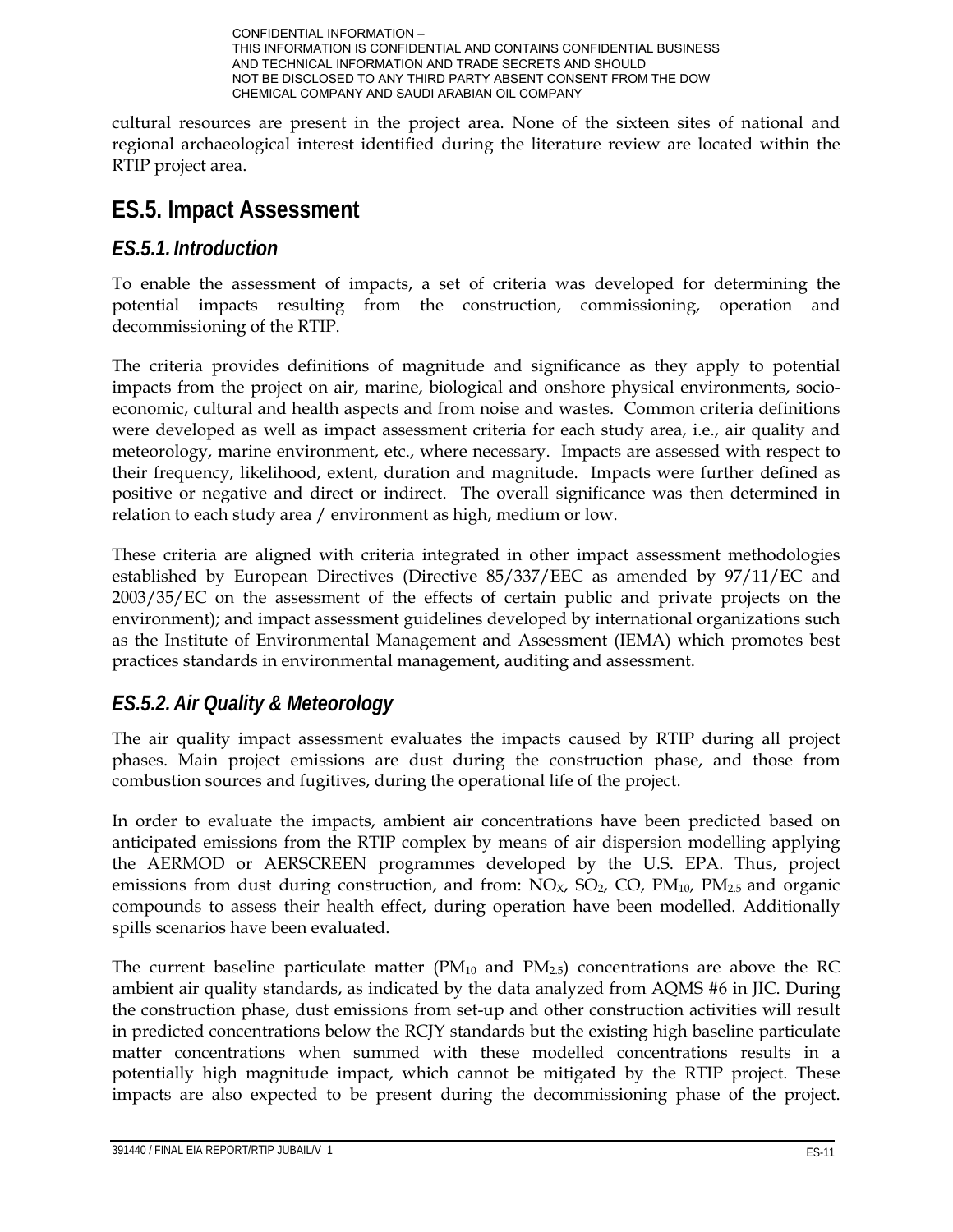Impacts from exhaust emission caused by vehicles and construction machinery have also resulted in a high significance impact close to the RTIP boundary.

The predicted modelled contribution to the ground level concentrations for  $PM_{10}$  and  $PM_{2.5}$ from RTIP operations are also well below the RC ambient air quality standards, however when summed to the existing high baseline particulate matter concentrations, result in a potentially high magnitude impact, which cannot be mitigated by the RTIP project. For NOx the maximum modelled concentration is below the ambient air quality standards, and below 50% of the RCJY air quality standard when summed to the baseline. These emissions represent a 27% consumption of the available ambient air quality increment for NOx, leading to a low magnitude impact and low significance. Available air quality increment is defined as the difference between the baseline and the corresponding ambient air quality standard.

From the organic compounds assessed, benzene resulted in a medium magnitude impact. The benzene modelled concentrations are within the RCJY ambient air quality standard for benzene, but above the assessment criteria for medium magnitude impact of 50% of ambient air quality standards. A risk assessment based on inhalation has demonstrated that the risk of cancer on the nearby population is within internationally acceptable criteria. The other pollutants assessed: Formaldehyde, Toluene, Xylene, Ammonia, Chlorine, Aniline, Ethylene Oxide, Hydrogen Chloride and Phosgene have modelled concentrations below the applicable ambient air quality or occupational standard. Therefore the impact significance associated to those emissions is low.

Finally, several spill scenarios have been modelled to estimate the impact from the release of products into the atmosphere. The assessment has been focused on a Benzene spill from tank and piperack failures, because benzene has the greatest downwind impacts both for tank and piperack spills, representing the worst case spill scenario, resulting in medium significance impacts.

Although the RTIP facility design incorporates many BAT concepts, additional suggestions for appropriate mitigation measures as included in Section 21, Summary of Mitigation which would be expected to lower the significance after mitigation to low. An exception to this is dust emissions where the background concentrations of  $PM_{10}$  and  $PM_{2.5}$  already exceed the RCJY ambient air quality standards.

#### *ES.5.3.Onshore Physical Environment*

A number of impacts, ranging in significance, were identified as potentially occurring across each phase of the project. Baseline geological, soil and hydrogeological conditions have been evaluated and considered in the assessment of potential impacts. Mitigation measures and monitoring activities are identified for the majority of environmental impacts.

During the construction, commissioning and operation phases of the project there is the potential for negative environmental impacts through the accidental release or spill of hazardous materials such as raw materials and feedstock. The design of the RTIP facilities and operations includes spill prevention and containment measures for all phases of the project to prevent, to a practical extent, releases of hazardous materials to the physical environmental and to limit the duration and size of any possible release. The evaluation of impact of releases of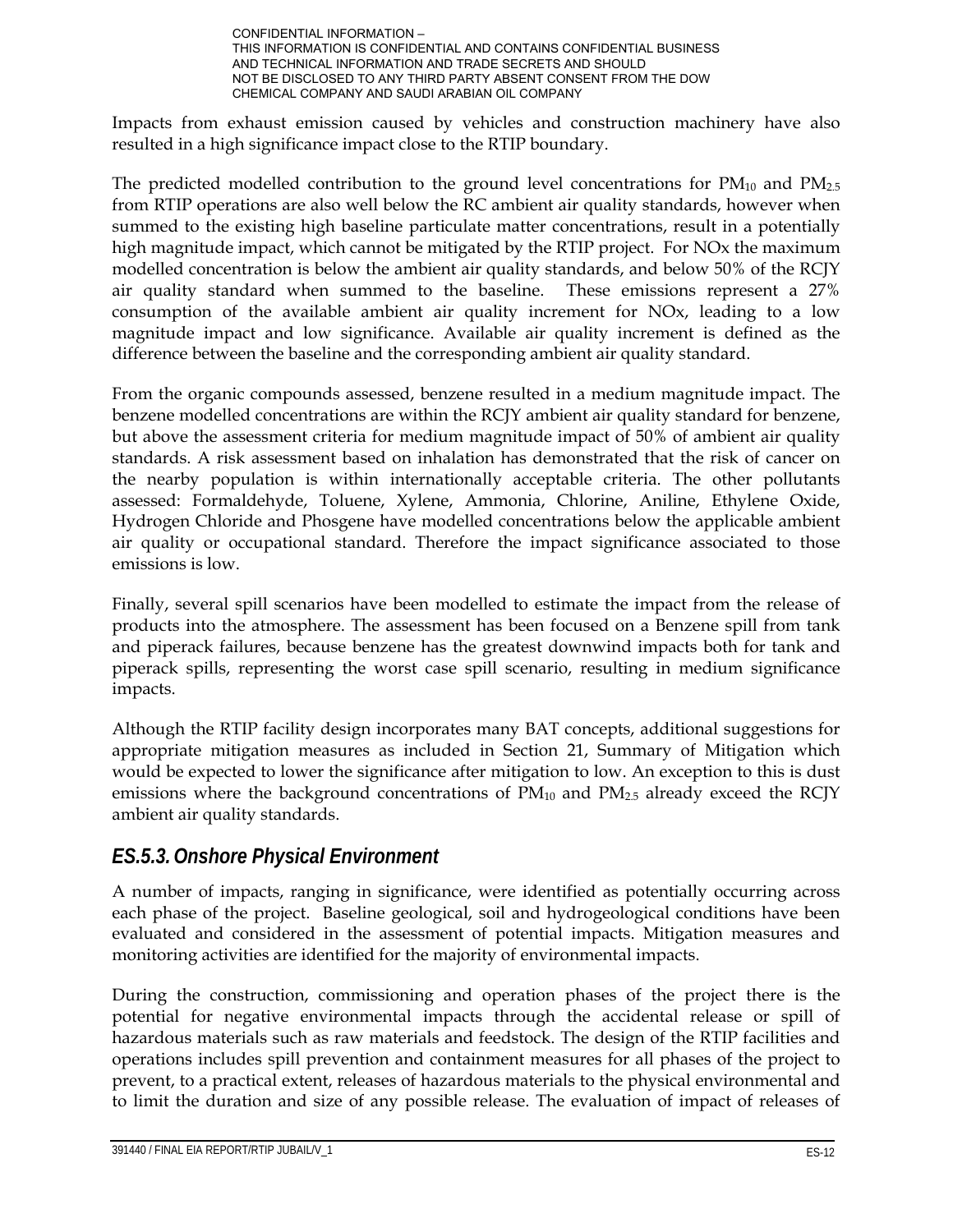hazardous materials is based on the formulation and evaluation of possible release scenarios and their potential impact on human or ecological receptors. Identified release scenarios were modelled for contaminant transport in groundwater in the alluvial shallow aquifer. None of the modelled scenarios identified the potential for released contaminants to reach any human receptors, the marine environment or sensitive terrestrial ecological receptors.

During the construction phase of the project there is the potential for environmental impacts of low significance through the degradation of soil quality due to activities associated with construction and earth movement; alteration of drainage characteristics and modification to the hydrogeological recharge system; accidental release or spill of hazardous materials.

A number of activities could potentially generate low significance environmental impacts on the onshore physical environment during commissioning. These are primarily related to accidental releases and spills of hazardous materials, continued modification of drainage characteristics and soil quality and modification of the hydrogeological recharge system.

During the operation phase of the project there is the potential for environmental impacts of low to medium significance. Potential environmental impacts of low significance are associated with continued modification of drainage characteristics and soil quality and modification of the local hydrogeological recharge system. Potential environmental impacts of low to medium significance are associated with releases and spills of hazardous materials that occur due to a pipe failure or spill from transportation tanks and containers.

Potentially positive and negative environmental impacts of low significance are associated with decommissioning activities. Potential positive impacts are associated with restoration of the local drainage and recharge patterns after demolition of project facilities, site restoration and remediation of contaminated soil (discovered after the demolition of facilities). The only potentially negative environmental impact associated with decommissioning activities could be generated by degradation of shallow soil and groundwater quality due to decommissioning activities, traffic and management of inert construction debris.

## *ES.5.4. Ecology*

#### **Terrestrial Ecology**

During construction, onsite terrestrial biological resources would be affected by habitat disturbance, dust, noise, presence of structures, vehicle traffic and worker activity. Lighting and habitat fragmentation due to road cutting and grading are likely to occur. Small mammals may also be directly harmed or killed by machinery during the preparation process. The main impact will however be the loss of habitat. The total habitat loss associated with construction is not expected to exceed 200 ha and such habitats are considered marginal and of low value habitat for birds, mammals and reptiles due to the sparse distribution of plant cover on the project site. It is noted however that this will have only a small net impact on the ecology of the JIC area, and that the main site is located 10 km south of the Sabkhat Al-Fasl Lagoons, thus avoiding any direct negative impact on this protected area.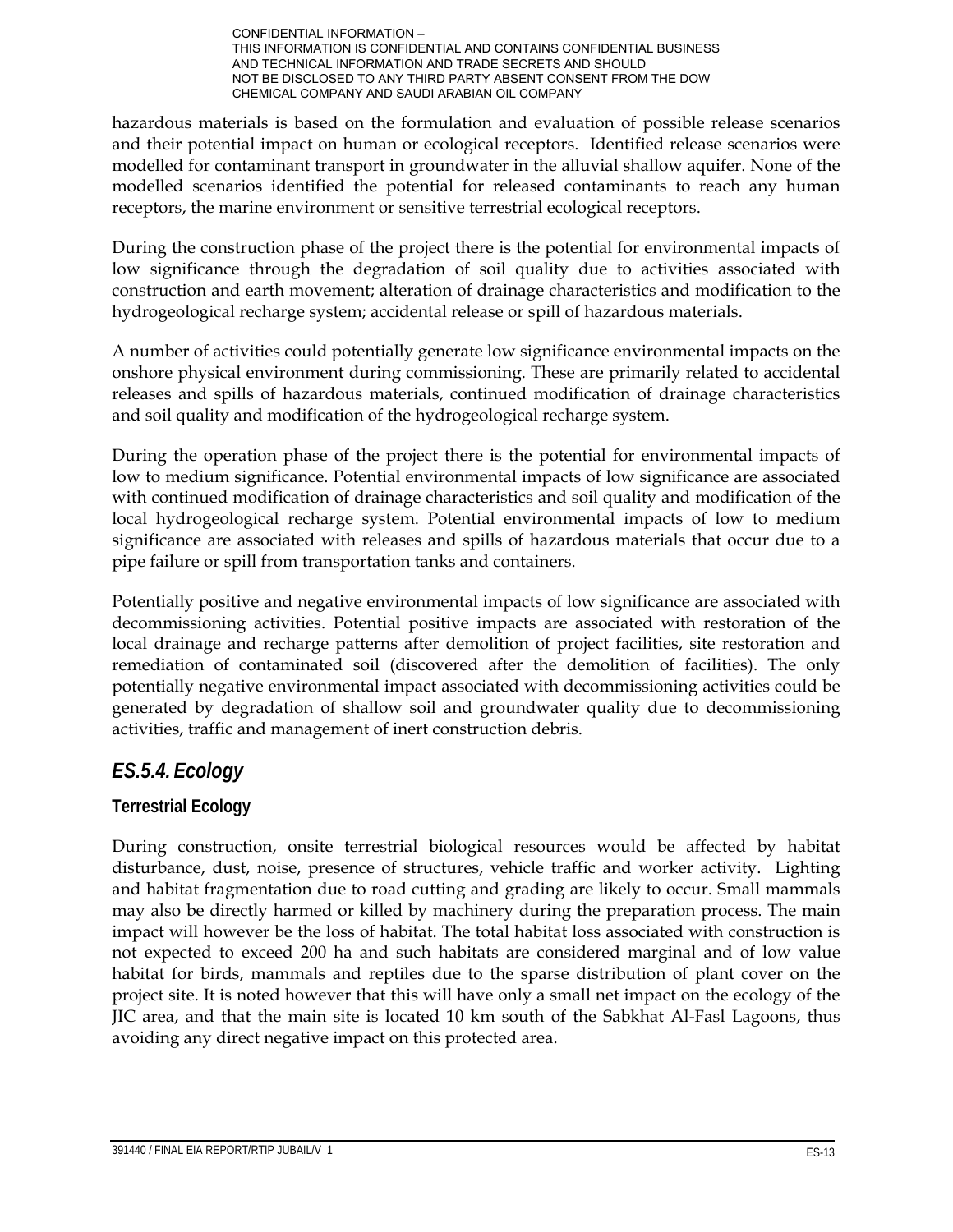Impacts of construction include removal of vegetation, potential displacement of associated fauna, migratory and resident birds and vegetated areas. The construction phase will have an impact of low significance on onsite terrestrial biological resources.

Some impact on vegetation and fauna adjacent to RTIP site, specifically on migratory or resident birds residing at the coastline area (17.5 km from the RTIP main site) is likely due to the effects of dust, vibration, lighting and noise from earth moving vehicles during the construction period. These impacts are considered to be of low significance.

Commissioning is likely to increase ambient lighting and noise levels inside and outside the fence line of RTIP. This would undoubtedly disturb local birds and fauna, but as the impact will be of short duration and sensitive receptors are lacking, the commissioning phase is classified as having a low significance impact.

During the operational phase of RTIP security lighting for the site will have a low significance impact upon nocturnal animals that are in the vicinity of the site. Air emissions from the RTIP may have a low significance impact on vegetation, mammals, birds and reptiles.

The impacts during decommissioning will be similar to those predicted during site construction in terms of disturbance to mammals (and other fauna), although to a lesser degree because most of the RTIP would be unlikely to support wildlife or native vegetation prior to decommissioning. Demolition of structures and removal from RTIP will generate noise, dust, traffic and worker activity.

Only offsite sensitive habitats are likely to be affected by accidental spills, fires or the release of potentially hazardous materials to the environment, should a release to the environment be significant and not managed.

Accidents and spills may occur on the numerous pipelines that lead to and from RTIP and this could impact small numbers of wildlife. Overall, however, the potential impact on vegetation and fauna is considered to be of low significance.

#### **Marine Environment**

The main impacts to the marine environment during the life of the project are related to potential accidental events during transport and at KFIP, such as: 1) direct fuel or chemical spill to sea during transportation by a third-party transporter and 2) fuel or chemical spills from vessel collision or breach at the Port Facilities.

A major release of raw materials, finished product or other loss of cargo resulting from a ship collision within the navigation channel could generate a significant impact to the marine environment. All accidental events during transport will be the responsibility of the third-party transport provider. However, the Owners should incorporate certain considerations into their transport procurement activities. Decisions regarding preferred transport providers should consider the condition of a transport provider's fleet and equipment, and the appropriateness of their operating and emergency procedures to RTIP requirements.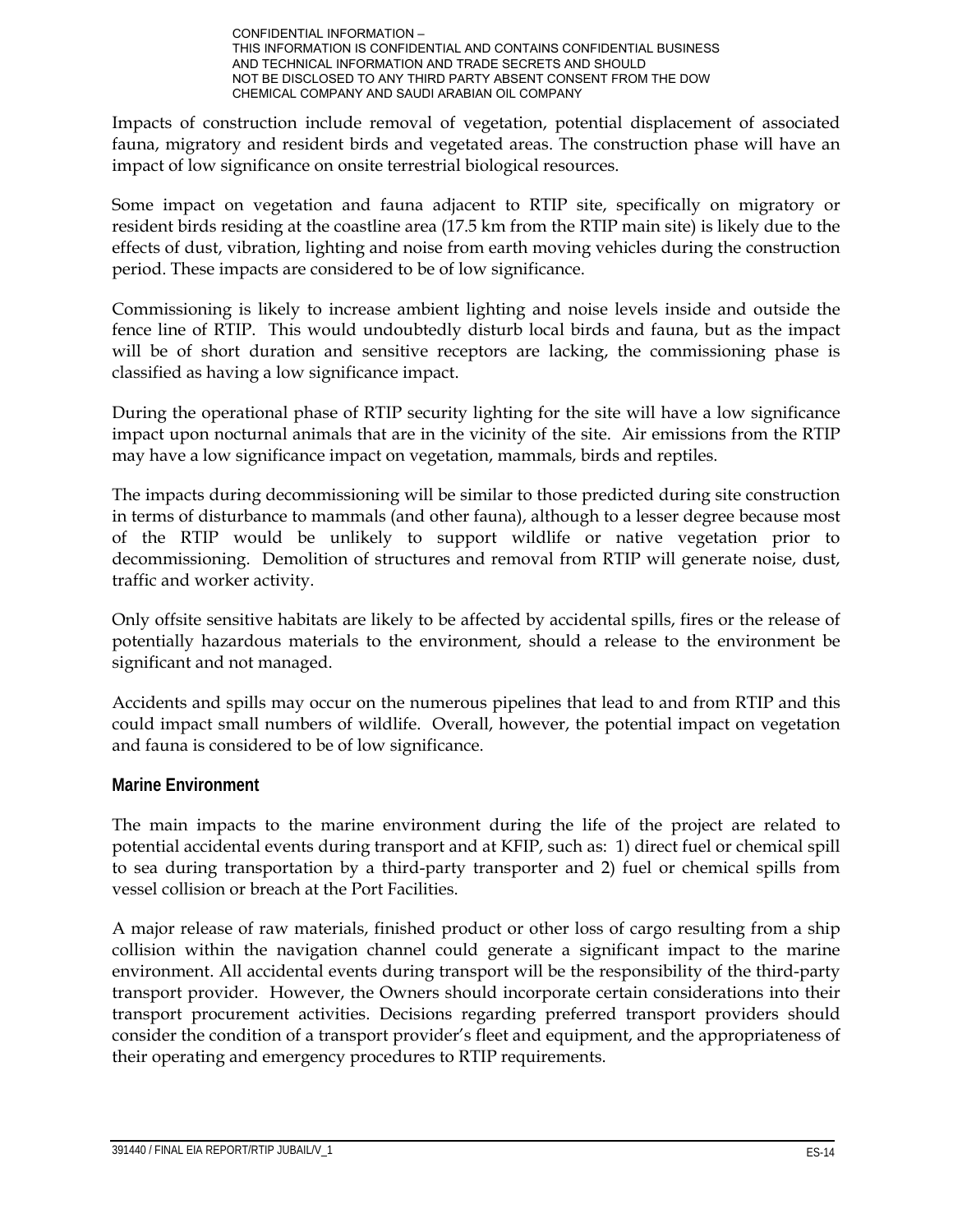The impacts to the marine environment from an accidental tank, jetty topside handling equipment or vessel collision release are expected to be of medium significance given that some of the chemicals to be stored and handled in large volumes at KFIP which would be considered toxic, not biodegradable and not soluble. RTIP will be responsible for loading and unloading trucks and ships, and therefore responsible for accidents and emergency response at KFIP. It must be taken into account that design measures to avoid spills have been considered so that there should be minimal spill volumes reaching marine waters: the Tank Farm is provided with secondary containment; truck loading/unloading and the Jetty areas are curbed and containment is provided by sump, so any spill in these areas will be contained; pipelines have Emergency Block Valves (EBVs); and the Marine Loading Arms (MLAs) are being provided with Powered Emergency-Release Coupler (PERC) systems.

Impacts to the marine environment including water quality can result in loss of marine life and potential longer term impacts to the coral and seagrass habitats along the coastal area north and south of KFIP. In addition, impacts to marine organisms that pass through the coastal waters from Ras Tanura through the KFIP area to the Jubail Marine Sanctuary are of particular concern. The region is diverse in its marine ecology and lacking in sediment contamination. As such the ecological value of the region is considered as moderately high.

Other impacts that could affect the marine environment are related to wastewater effluents from the concrete batch plant (construction phase), hydrotest water (commissioning phase), potentially contaminated stormwater (operations phase) that could be discharged to sea in the event of a failure of the wastewater control testing systems. Contaminated water entering the marine environment can damage or kill marine organism, including important species for the local fisheries industry. Though the impact is considered of medium magnitude, due to the fact that the impact is a consequence of an accidental event associated to abnormal operation which is considered unlikely to occur, the significance of these impacts has been assessed as low to medium.

The marine environment will be affected, to a small degree, by an increase of vessel movements, lighting and noise at KFIP and potential accidental release of construction materials, equipment or fuel. Should a release occur it will likely be a small volume of diesel or petrol and likely confined to the local area. Volumes and concentrations of contaminants would be small and cargo would likely be inert, therefore the potential impacts derived from vessel movements would be of low significance. Potential impacts associated with noise are also considered of low significance, given the known avoidance behaviour of species expected to visit or forage the area, such as dugongs and sea turtles. In addition, the EPC contractors will ensure that all construction equipment has appropriate noise suppression installed and are well maintained.

#### *ES.5.5.Noise*

Noise will be generated at the RTIP during construction, commissioning and normal and emergency operations of the project. Decommissioning of the plant would also result in generation of noise from the site into adjoining areas.

Potential noise impacts from activities during each of these phases have been assessed using the noise criteria set in Section 11 – Impact Assessment Criteria (Tables 11-6 and 11-7). Focusing on assessing the noise impacts on areas of interest, which include inhabited areas (Jubail Prison,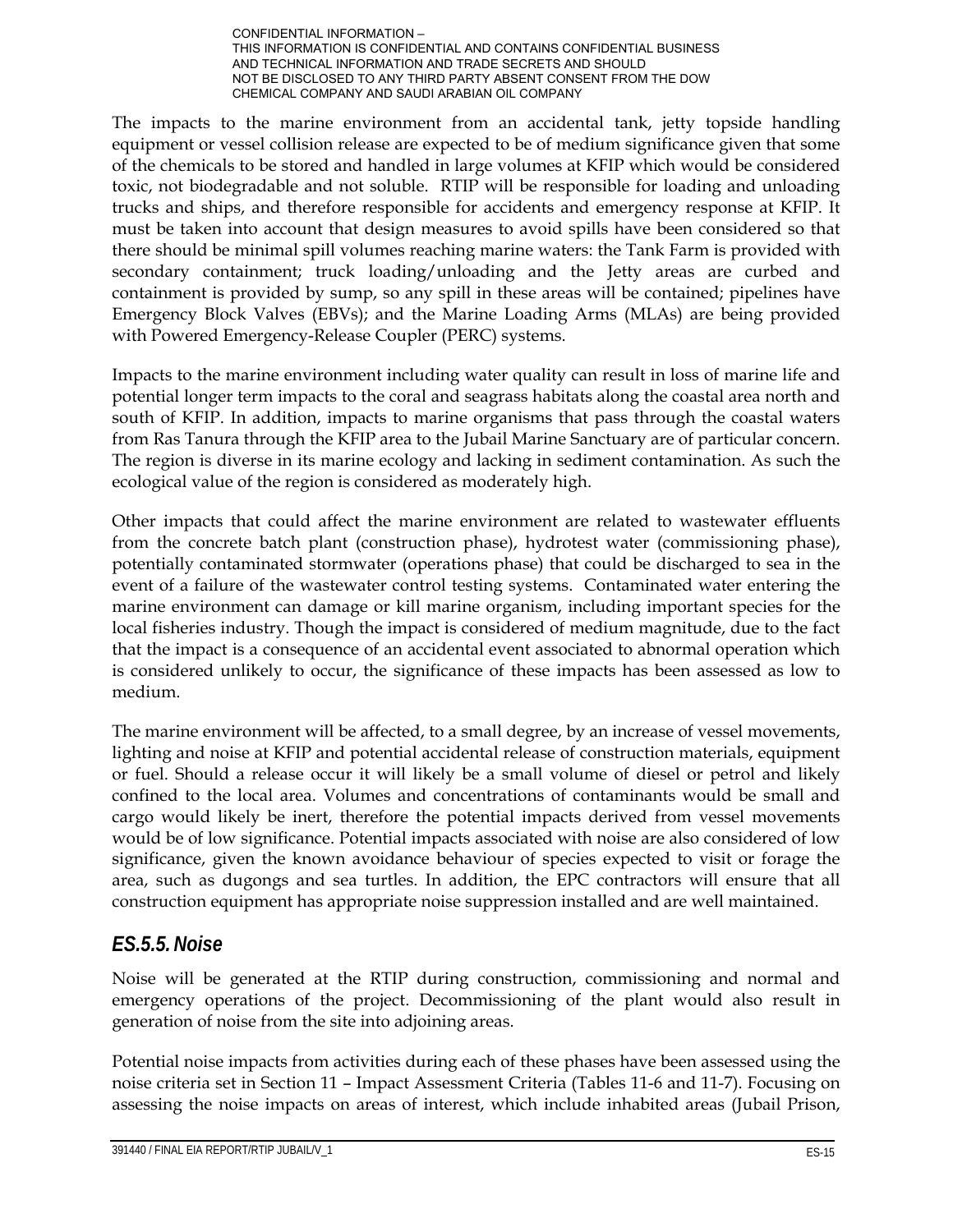Jubail Old Town and JIC Community area) and the mixed use area located at approximately 1.5 km SE of the RTIP Site, which comprises the Mega Coat Factory, agricultural activity and construction areas with associated contractor camps.

The assessment has been performed by comparing expected noise levels during all project phases with existing noise levels and the applicable noise standards both at the site boundaries and at sensitive receptors. The expected RTIP operating noise levels have been predicted using SoundPLAN® software.

After analyzing the expected noise levels it has been concluded that the most significant noise sources are:

- Heavy vehicles circulating close to residential areas (Jubail Residential area and Jubail Old Town). This impact is expected to be of special relevance during the construction phase, as heavy traffic density is expected to be more significant, though heavy vehicle movements will take place during the rest of the project phases. The impact has been considered as of medium significance and some measures to minimize disturbance to the population have been proposed: scheduled good quality maintenance of the vehicles, and minimization of heavy vehicle movement close to or through inhabited areas, during the night period.
- High Pressure Steam Blows and flaring during commissioning. High pressure steam blows associated with commissioning activities could produce high noise levels (high magnitude impact). These events will be of short duration and will not occur under normal operation and are usually confined to daylight hours and the impact significance has been assessed as of medium significance. Temporary portable vent silencers will be used to control noise from steam blows to manageable levels. Low pressure continuous steam blowing will be used where practical. This method maintains relatively low pressures and continuous flowing stream of steam to achieve steady state blowing conditions. There is no information on noise from flaring but it is expected to be lower than steam blows.

Construction activities are considered continuous for the purposes of this assessment, but are not expected to result in any significant noise increase that could affect the population.

Noise levels as a result of operation activities, though of longer duration, are not expected to cause any significant increase of existing noise levels, and are expected to comply with the applicable limits according to the World Bank and the RCER. The impact has been assessed as of low significance.

High pressure steam blows and flaring also might take place during abnormal operations. In that case, though noise levels expected are similar to those in commissioning, due to the fact that the activity would be infrequent, the impact significance has been assessed as low.

Noise levels during decommissioning are expected to be similar to those expected for the construction phase.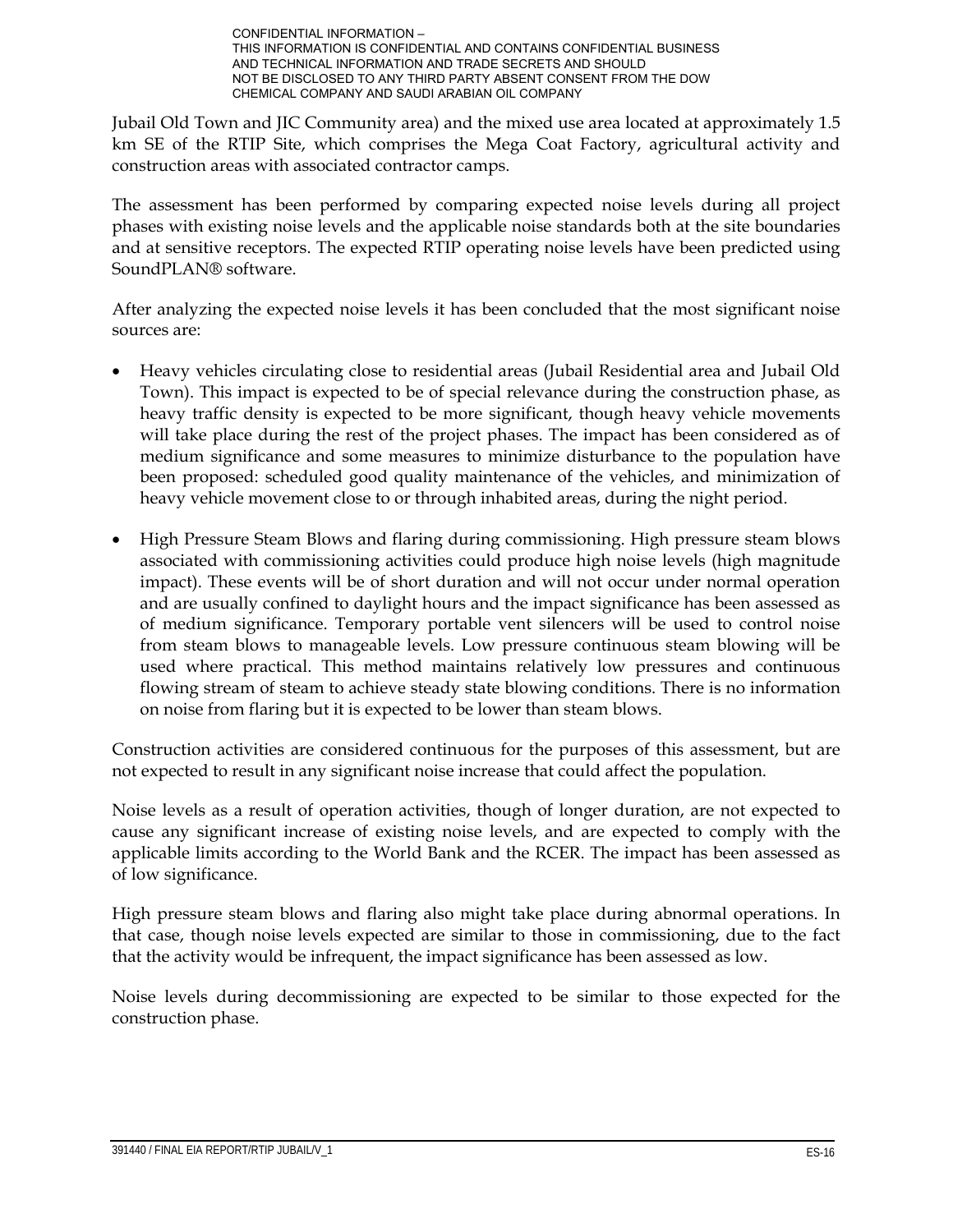

#### *ES.5.6.Waste Management*

Wastes will be generated during the construction, commissioning, operation and decommissioning of RTIP. The majority of hazardous wastes will be produced during the commissioning and operational phases of the project, although a significant portion will also be generated during the construction phase. Non-hazardous and inert wastes will be generated during all project phases.

Two units will be constructed within the RTIP for the onsite preliminary waste management of solid and liquid waste streams. Wastewater Unit (Unit 773) is composed of Equalization and Diversion (EQ/DQ) tanks and an Emergency Holding Pond, and will be constructed onsite for the handling of any wastewater generated within the facility that meets RCER Table 3B standards. The wastewater stream will be tested to ensure compliance with RCER Table 3B standards, after which it will be sent to the IWTP in the Marafiq facility. In addition to this, a Solid Waste Handling Unit (Unit 778) will also be constructed within RTIP where waste segregation and temporary storage will be carried out for non-hazardous solid waste and both hazardous solid and liquid waste. The waste will be collected from this Unit to be transported to the designated off-site waste facility where it will be managed and disposed of.

The impact of onsite storage and offsite disposal of non-hazardous liquid waste on human health and the environment is expected to be of low significance during all project phases. Nonhazardous liquid waste streams will mainly include sanitary wastewater, process wastewater, surface runoff flows, and hydrotest water, over the course of the four project phases. All sanitary wastewater (mainly made up of grey and black water) generated during the project will be sent to the Marafiq SWTP for treatment, whilst process and hydrotest water will be sent to the IWTP (although in the case of the latter it may be directly discharged into the Marafiq Seawater Cooling Return Header if in compliance with RCER Table 3C). Surface runoff will be sent to the RC Drainage Channel when the water quality is in compliance with the RCER Table 3C, and when not in compliance will be diverted to the RTIP Unit 773 EQ/DQ tank. Specific environmental and quality control methods at the plant are unknown at this stage and the quantities of sanitary (during construction) and industrial wastewater (during operations) expected to be generated are considerable, so a potential impact of medium magnitude has been identified for soil, marine environment and the local population.

Although onsite storage of non-hazardous solid wastes is expected to be of low significance during all project phases, offsite disposal of these wastes is expected to be of medium significance during the construction and decommissioning phases. Non-hazardous wastes will be segregated and stored at the EPC contractor's camp during the construction phase, and then in the RTIP Solid Waste Handling Unit (Unit 778) during the rest of the project phases. Throughout the project, solid waste storage areas will be enclosed within four walls, floor and roof. Off-site disposal will be carried out at the RC sanitary landfill during the construction phase and in either BeeA'h or EDCO's Class II landfills or equivalent licensed facilities during the remaining project phases. Controls in place for off-site disposal management reduce the overall likelihood of potential windblown and subsurface contamination off-site.

The impact of on-site disposal and off-site disposal of hazardous waste on human health and the environment is expected to be of low to medium significance in all project phases, particularly given the materials involved (hazardous, potential long term affect, low quantity).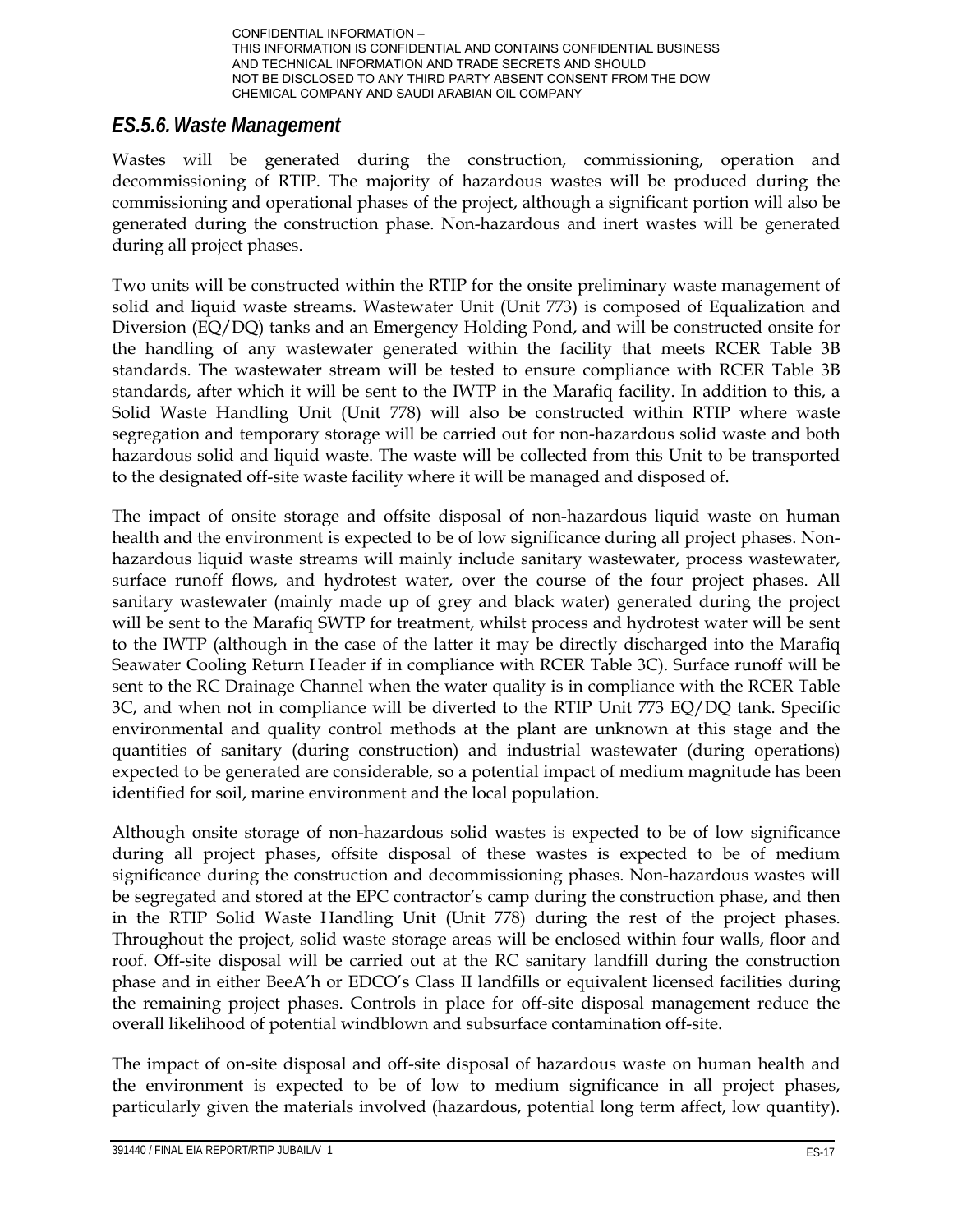Offsite disposal will be carried out at either BeeA'h or EDCO's Class I landfills during the all project phases. As per their website, there is no documentary evidence of environmental controls being in place at the EDCO facility but nevertheless the disposal management practices used by EDCO are stated to be in accordance with the standards of the RCJY, PME and USEPA. In the case of BeeA'h, their facilities hold an ISO 14001 certification and their services are provided in accordance with International Conventions. The significance of these impacts can be further lowered if appropriate mitigation measures are taken. These include developing a comprehensive waste management plan, or auditing the waste management facility prior to the start of each phase of the project.

Hazardous waste transportation is expected to be of low to medium significance during all project phases. The significance of this impact depends greatly on the facility selected for hazardous waste disposal. BeeA'h, for example, state that they aim to ensure compliance with all applicable local and international regulations; that their services are provided in accordance with the requirements of the appropriate transport authority; and that in providing hazardous waste transportation services they also assume total liability for all material accepted. In the case of EDCO however, at present it is unclear whether or not they offer waste collection and transportation as part of their services. Therefore, depending on the facility selected there may be uncertainties associated to the transport of hazardous wastes and which would increase the likelihood of potential contamination occurring, as well as potential future liabilities.

During all phases of the project there is the potential for accidental releases of liquid and solid hazardous wastes both in RTIP and during offsite transportation. The significance of the potential impact resulting from an accidental release is considered medium to high but can be reduced to low if the appropriate mitigation measures are taken and comprehensive and adequate Emergency & Incident Response and Contingency Plans are prepared and implemented.

## *ES.5.7. Social*

The implementation of the RTIP project may result in social and health impacts at local, regional, and national levels.

The social baseline included in Section 9 was compiled in order to identify and characterise the receptors that may be impacted by RTIP, and to provide a general understanding of the social and cultural setting for the project. However, limitations in data availability do not permit the development of a thorough local baseline description. For this reason, CH2MHILL has adopted a conservative approach and where local information was not available the worst credible scenario has been considered.

The equator principles and international standards such as the World Bank and IFC Performance standards form the basis for the potential impact assessment.

An archaeological and cultural impact assessment is provided in Section 18 and occupational health is addressed using the operator's health and safety practices and EPC contractor's health and safety standards (see Appendix A EMP). Information regarding impacts related to dust, noise, cultural heritage, and waste management have been addressed and discussed in Section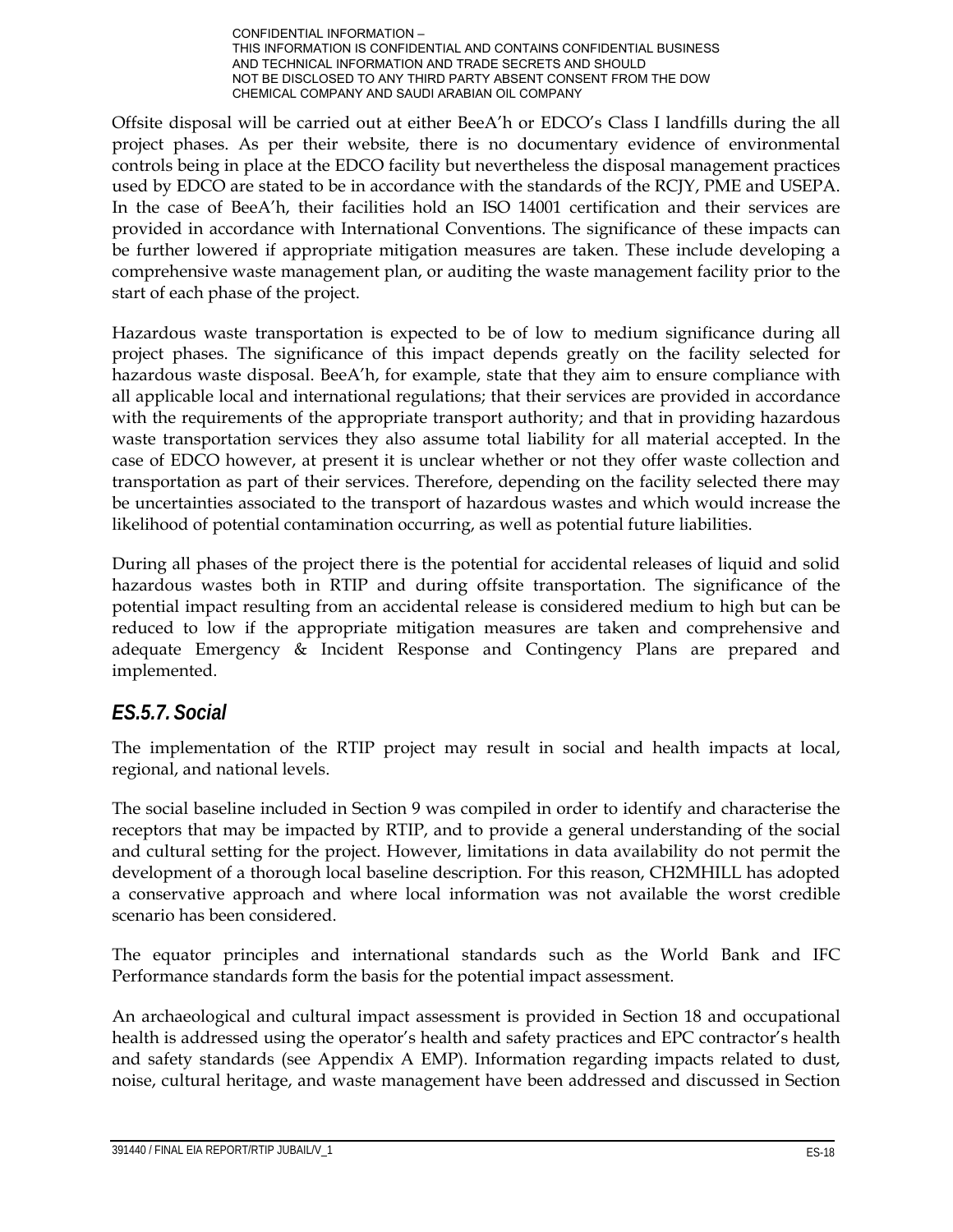

12 Air Quality & Meteorology, Section 15 Noise Section 18 Archaeological and Cultural Heritage, and Section 16 Waste Management, respectively.

The construction phase of RTIP, estimated to be approximately forty months, will result in a number of social impacts. It is estimated that about 55,000 workers will be required during periods of peak construction activity. The expected increase in road traffic may cause disruption for residents of nearby community areas and local fishermen of medium significance. The increase in income, as a result of additional employment and demand for goods and services, will have a positive impact of medium significance, which will be followed by a decrease in income resulting from the demobilization of the majority of the workforce once construction is completed with a negative impact of medium significance. The importation of workers from other countries will result in medium negative impacts to their families and a low negative impact related to potential increase in demand and hence prices for local housing. The demand for infrastructure and services will result in an increase in impacts on availability which is considered of low significance. The increase in demands on housing will have an impact of high negative significance. The additional need for health provision and the potential spread of communicable diseases will have a negative impact of high significance.

During commissioning, most of the social impacts associated with construction activities are maintained throughout the commissioning phase, though their potential significance is reduced considering the decrease in staff numbers and therefore, in associated traffic levels, and demand for services and infrastructure, amongst others.

During the operation phases of RTIP, there are potential socio-economic impacts relating to RTIP employees. In comparison with the larger workforce of RTIP during construction activities, the workforce during operations is smaller but still significant, at approximately 3,600 (which represents 2.6% of the current total population of Jubail). The main impact is related to the net increase in road traffic (though lower than that expected during the construction phase) which is expected to have a medium negative significance. The increase in employment and related income (while relatively smaller than for construction, is over a longer term) is expected to have a positive impact of low to medium significance. The negative impact resulting from the increase in demand on services during the operation phase is expected to be of low to medium significance considering the existing infrastructure and services offered by the RCJY.

The decommissioning phase is expected to involve the same impacts as construction (increase in road traffic and increase in employment and related income). In addition, the demobilisation of the workforce will result in very low to medium impacts.

The occurrence of accidents and spills at any stage of the project could impact health and the economy of certain residents. Road Traffic Accidents (RTA), fires and explosions, accidental releases are other accidental issues posing health and safety hazards to the community during the project lifetime.

## *ES.5.8.Archaeological & Cultural Heritage*

On the basis of our literature review and baseline assessment, there is a very low probability of finding exposed or buried cultural and archaeological resources within or in the vicinity of the project area.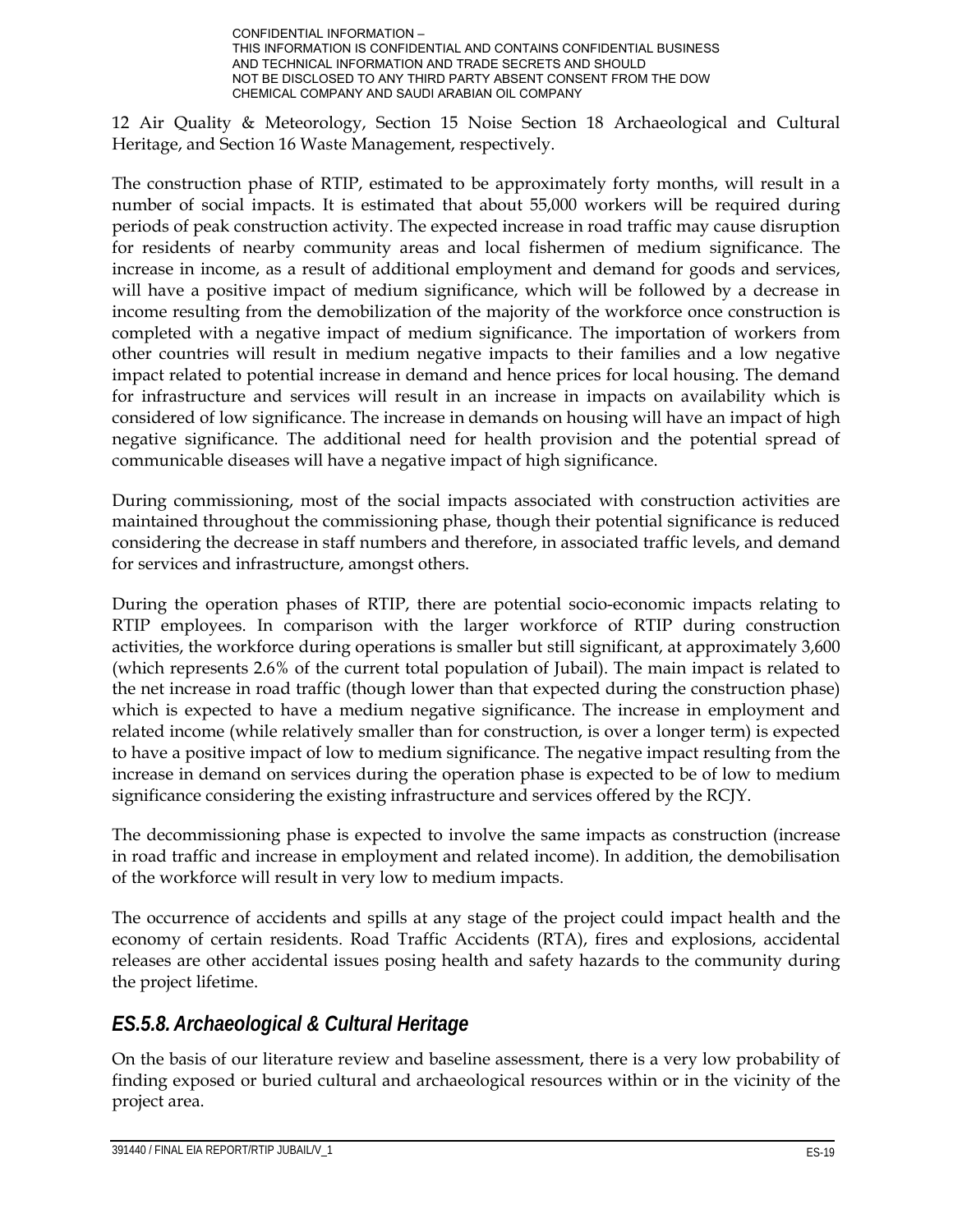The significance of impacts of the proposed RTIP site on the local archaeology and cultural heritage resources, if any, has been assessed as having low or medium significance and applicable mitigation measures are identified below to minimize impacts. Project activities and baseline conditions for archaeological and cultural resources have been considered for the assessment of potential impacts. The RTIP site, which will also encompass a tank farm and loading and unloading facilities at the KFIP, is largely disturbed and developed for industrial uses, and no archaeological or cultural resources were previously identified in the area.

Impacts to archaeological and cultural resources are very unlikely in the RTIP site area because no significant archaeological and/or cultural resources were identified as a result of a literature search, physical site survey, and a previous survey and fieldwork investigations made by the Deputy of Antiquities and Museums in JIC II and its vicinity.

The greatest impact on archaeological resources would occur during employment of expatriate workers during all project phases. Potential impacts to cultural heritage from the employment of expatriate workers and cross-cultural tensions with the local community, and disturbance to archaeological resources during expatriate worker´s tourist visits if archaeological sites are disturbed or if found artefacts are kept as souvenirs, have been assessed as being of medium significance.

These impacts would be reduced if appropriate mitigation measures are adopted. These mitigation measures include developing "archaeological chance find procedures" for any planned construction work that includes a trained observer to oversee the work, and providing briefing to supervisors before the start of construction activities. After the implementation of applicable mitigation measures, the residual impacts would be low / insignificant.

# **ES.6. Sustainable Development Assessment**

A sustainable development assessment (SDA) for the RTIP complex has been performed through an analysis of how the sustainable development principles are integrated into both RTIP's EIA and the project itself.

The assessment of the three elements (environment, social, and economic aspects) reflects not only the way in which sustainable development principles are integrated within this EIA but also that project activities can be performed in a bearable, equitable and viable manner.

In addition to the KSA's national standards and guidelines, the RTIP design and management policy will incorporate the principles of sustainable development as laid down in Our Common Future (WCED, 1987).

The results of the EIA study have been the basis for the sustainability assessment of the project, though it has been complemented by an analysis of the deviation of this study with regards to sustainable development principles (intragenerational and intergenerational equity).

Based on the sustainability assessment of the EIA, one area where additional focus could be considered is with regards to sustainable development (largely due to cultural norms in the Kingdom) is related to Stakeholder Engagement (public information and participation). Although this has already been addressed through the representation of the Royal Commission, it may be favourable for the JV as a long term goal to undertake more direct communication with the Project stakeholders, as this could be particularly beneficial with regards to public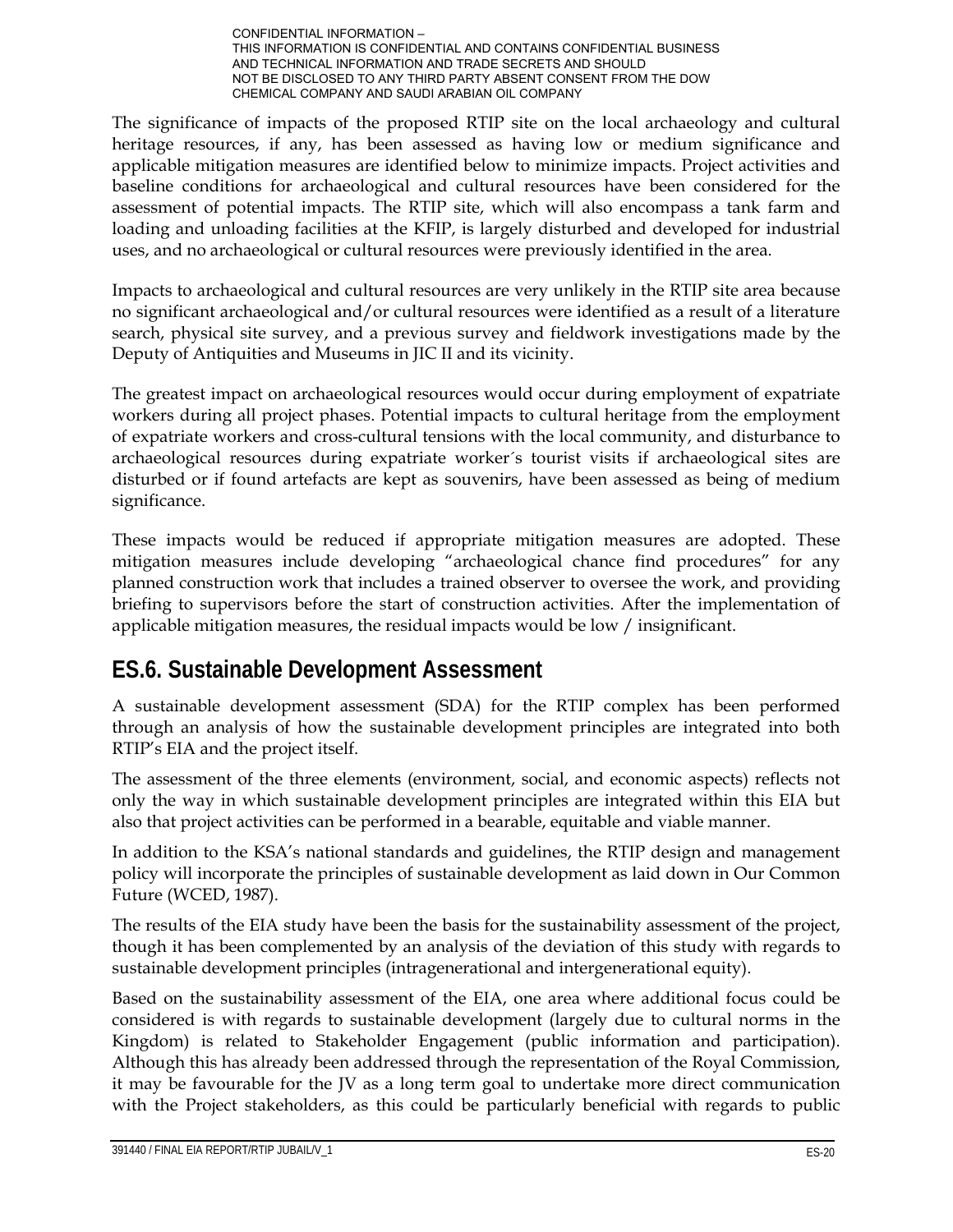perception towards the Project. Further areas identified include the limitations of the social impact assessment, and resulting limitations in the integrated assessment of environmental, social and economic factors and associated mitigation measures largely owing to the indirect nature of engagement with the local population. There were also some inherent limitations in the analysis of global impacts, GHG emissions and therefore climate change are discussed in Section 12, but no comprehensive analysis of global impacts or implications was carried out as this was beyond the scope of the EIA.

To assess the sustainability of RTIP, the confluence of the three elements of sustainable development throughout the project's lifecycle (design, construction and operation) were analyzed.

The sustainability concept has been addressed in RTIP from the early stage "the design phase", which has reduced the adverse impact of the project on the environment and community. Some examples of this are:

- Project location (industrial area remote from residential areas);
- Site location (proximity of existing infrastructure and common utilities);
- Feasibility studies involving environmental criteria (EIA, BAT analysis, air dispersion modelling, noise study, process hazards analysis); and
- Concept design (processing hydrocarbon products in the same country where it is extracted implies incomes from both upstream and downstream activities).

The project will create indirect and direct employment, benefits for the local economy through network suppliers, and the economic contribution that the Operator makes to the region. Despite the economic and social benefits that the project will bring to the country, there are negative impacts that were evaluated to understand the implications of achieving these benefits, especially concerning the environment, the community, and on potential global impacts for both present and future generations.

The results of the sustainability assessment of the RTIP project reveal insights into the overall impacts the project will have on local, national and international populations, and the duration of those impacts. One revealing finding is the lack of any impacts for which the effects are expected to exceed a decadal timeframe. It is however important to note in this case that climate change - a process with a duration which is thought to greatly exceed decades - no comprehensive analysis was undertaken of the potential impacts that could arise from the project's GHG emissions as this is generally outside the scope of an EIA. This is the same case as with impacts of an international extent, with the main impact identified being the use of foreign workers during the construction phase. Further to this, it was found that impacts on the physical environment (including air quality and the acoustic environment) were generally found to cover smaller extensions (local – provincial) and have durations ranging from years to decades. Impacts on the marine environment were found to range between a local and regional extent and to have a duration of from months to years. Finally, the impacts which were found to be most relevant to sustainability considerations were the impacts on society, as they covered the largest geographical area as well as lasting for decades.

The key areas where additional project focus is required identified by this assessment, in terms of sustainability, and the high priority ones for which measures are suggested which are: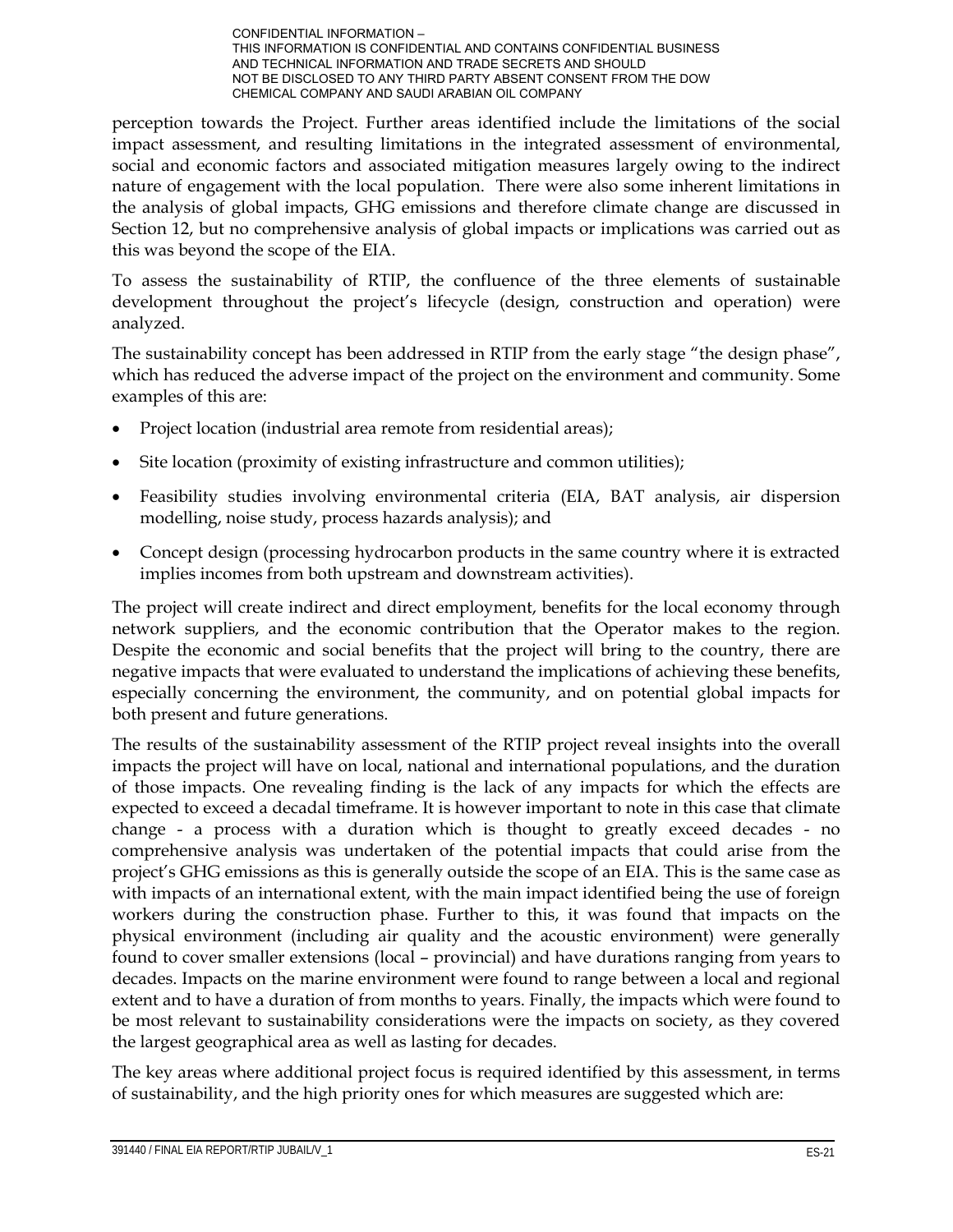- Community (direct public participation as a long term objective);
- Water consumption; and
- GHG and energy efficiency.

Recommended sustainability practices have been suggested for RTIP with the aim of making the most advantage of natural resources while minimizing potential impacts. These measures are provided as complementary measures for those suggested in Section 21 to enhance the sustainable performance of RTIP.

# **ES.7. Project Justification and Analysis of Alternatives**

This section provides an overview of the analysis of the justification for the project and the feasible alternatives for the proposed preferred design.

The overall objective of RTIP is to meet the growing global demand for refined petrochemical products used for automotive, appliance and consumer products, and promote a shift from export-oriented petrochemical production to manufacturing of value-added specialty chemicals.

The alternatives considered include:

- *Alternate Project "Do nothing" option (no project)*: The option of not proceeding with the RTIP would merely mean that a similar project or projects would be constructed elsewhere to meet the market demands. This alternative is likely to have a negative impact on the Saudi economy, given that a significant percentage of the Kingdom's national economy is based on the development and export of oil and natural gas resources.; and future investments are focused on the expansion of the petrochemicals industry, and increase the predicted shortfall between global supply and demand;
- *Selection of Project Location:* Key factors that were taken into consideration during the site selection process were: availability and allocation of large quantities of feedstock, primarily ethane and naphtha; availability of existing infrastructure / common utilities; availability of existing port and harbour facilities; KSA policy and environmental protection; proximity to Dhahran-Jubail Highway and Abu Hadriyah Highway; proximity to JIC, which has existing infrastructure and services available for employees and their families; and site accessibility, availability of local construction workforce, and previous experience in the successful completion of other major industrial developments in JIC;

RTIP will be located in Jubail II, which is an extension of JIC and one of the two industrial cities designated by the government for industrial development. The project location was selected over a Greenfield location because of its proximity to feedstock resources and infrastructure facilities of JIC and JIC II. The site location assigned for RTIP in JIC II will be used for similar projects if the RTIP is not materialized. Development at alternative locations, such as Greenfield sites outside the industrial city, would require substantial development of infrastructure to provide captive utility and logistics support to RTIP.

 *Process Selection:* The details of the process unit technologies and alternatives to these technologies are not discussed in detail due to confidential licensing agreements. Process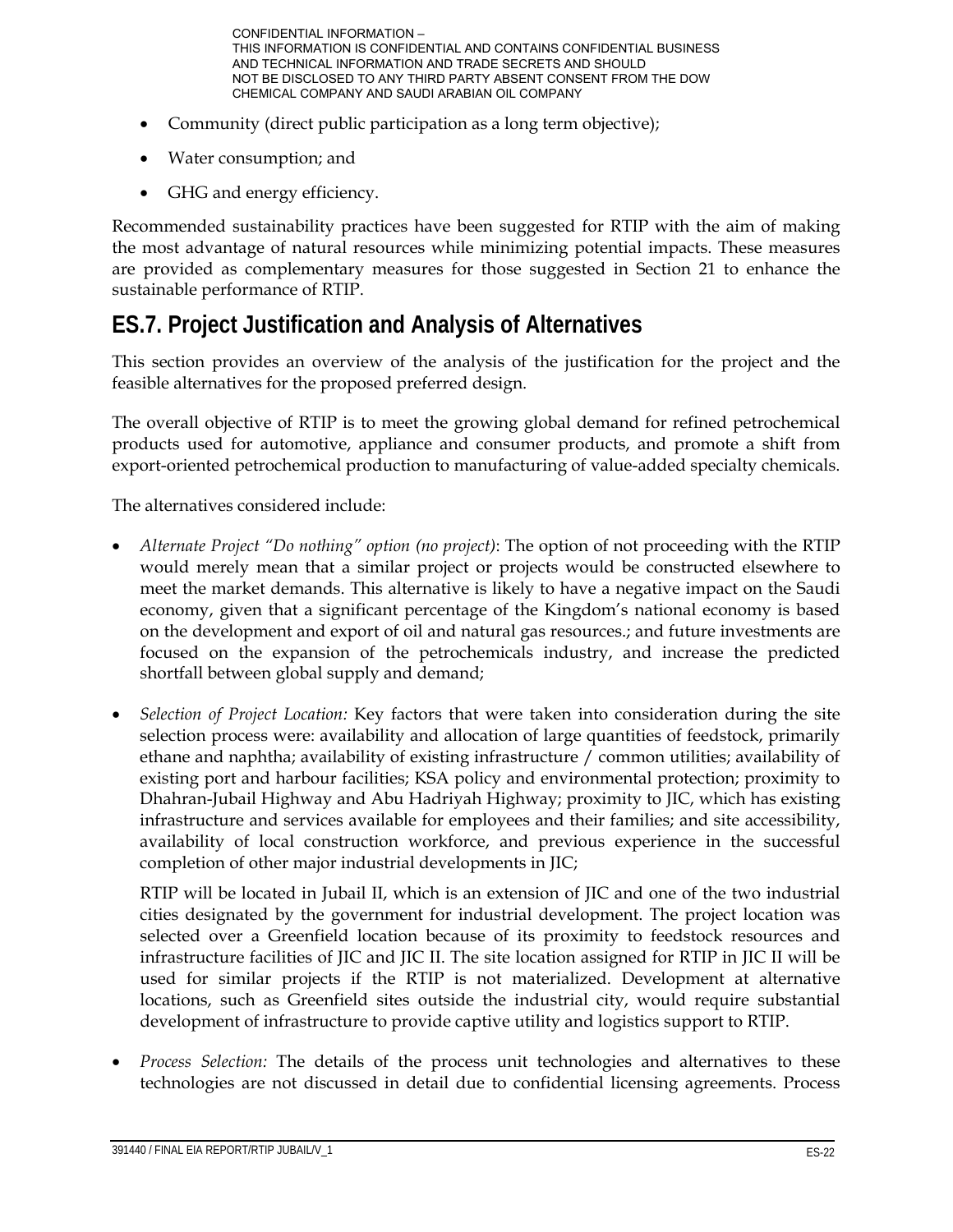control technologies were selected to use BAT to address potential impacts, and meet local and national regulatory requirements and international standards.

 *Wastewater pre-treatment and Waste Management alternatives*: An extensive analysis of various wastewater treatment and solid waste treatment alternatives was undertaken for this project. The alternatives analyses for wastewater included at-source reductions (within the proposed production units), design and construction of a centralized pre-treatment facility, and utilization of the existing Jubail Industrial City wastewater treatment infrastructure (Marafiq IWTP and SWTP). Similar to wastewater, the alternatives analyses for solid waste included at-source reductions (within the proposed production units), design and construction of dedicated centralized treatment facilities (internal kilns, etc.), and utilization of the existing Jubail Industrial City solid and hazardous waste treatment and disposal infrastructure (Bee'Ah and EDCO).

After evaluation of the alternatives from an economic and sustainability perspective, it was decided that a combination of various at-source reduction and treatment assets, combined with the existing infrastructure was the appropriate alternative for this project. The use of existing infrastructure lowers the overall environmental footprint for the project, Industrial City and region.

# **ES.8. Cumulative Impacts Assessment**

The cumulative impacts assessment has assessed the cumulative impacts that are likely to result from the Project on all affected environmental and socioeconomic conditions at the RTIP site including other existing, approved and/or planned projects in the region that could reasonably be expected to have a combined effect.

The assessment was focused on key primary issues such as air quality, terrestrial and marine biological resources, noise, wastes, socio-economic aspects and community health.

Planned future projects for the region are generally related to oil products processing facilities (including petrochemicals facilities), steel and metal industries, chemical processing facilities, and chlorine products. Cumulative impacts may occur when a project's schedule overlaps with RTIP's schedule.

As the construction schedule for several large projects in the Jubail Industrial City is unknown, there is a possibility of overlap with RTIP occurring. However, availability of financing, manpower and logistical constraints is likely to prevent simultaneous construction of multiple industries. The peak construction period for RTIP alone is expected to bring approximately 55,000 project employees to the Industrial City (predominantly within a construction camp or camps).

Cumulative impacts on air quality and noise may result from the vehicle construction traffic if several projects were under construction in parallel. These impacts are expected to be of low significance since they are localised and temporary in nature. It is anticipated that habitat loss as a result of the Project even in combination with other planned projects is going to be of relatively low significance due to the limited ecological biodiversity of the area. Regarding the marine environment, the increase in the number of tankers and other vessels that will service RTIP through the KFIP, as well as other future planned projects in Jubail Industrial City, will increase the potential for a major spill directly into the Arabian Gulf, as well as increase the risk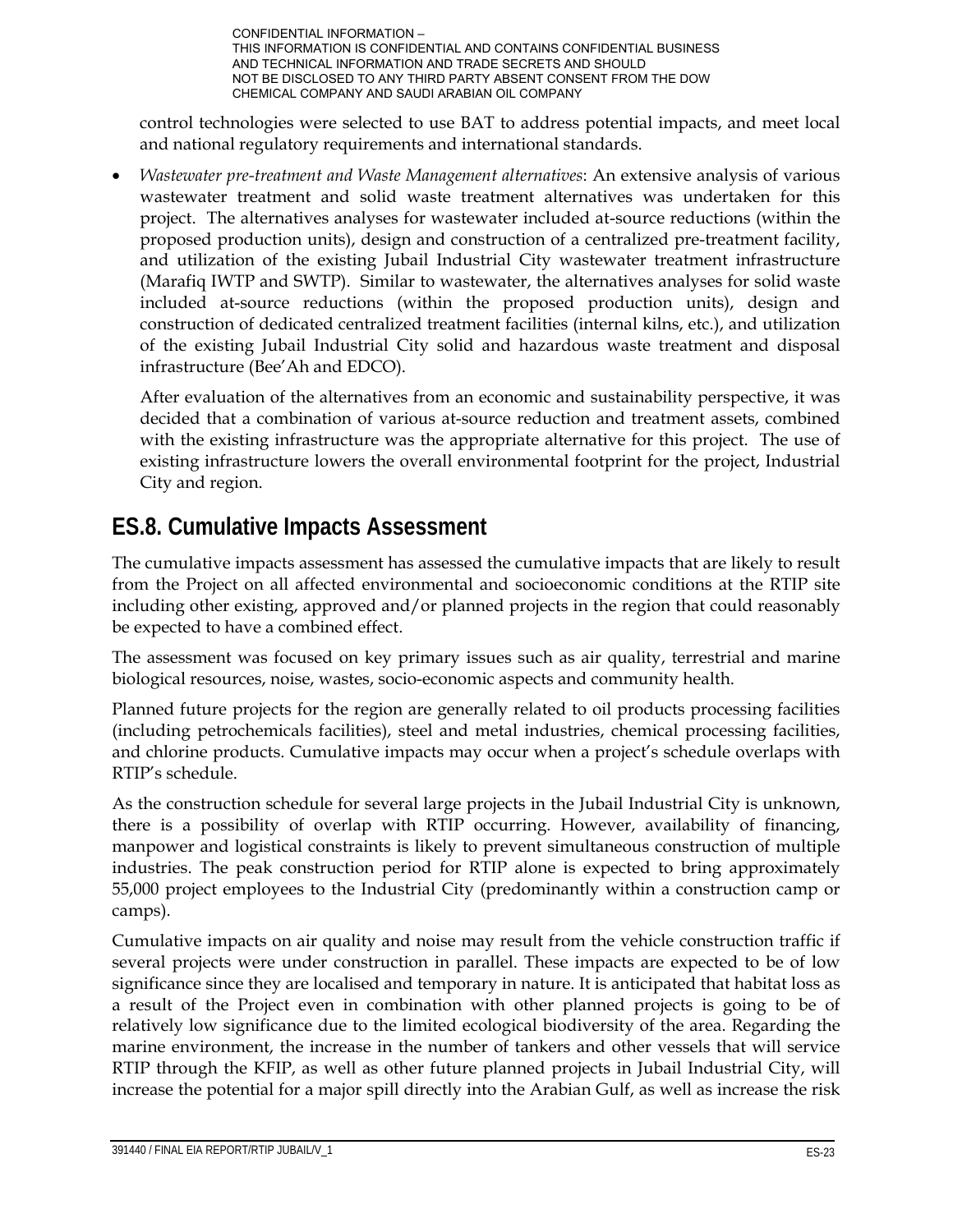of untreated or incompletely treated wastewater being discharged into the Gulf. The incremental waste that will be generated by the proposed project combined with other projects in Jubail Industrial City is considered negligible compared to the capacity and life expectancy of the various solid waste management facilities found in the area. The cumulative demand for wastewater management will have to be monitored carefully as Marafiq is the only provider of these services in the immediate surroundings. This is not however considered to prove problematic, as there are presently various expansion plans for the facility's two treatment plants being considered or in preparation. A significant cumulative impact is related to the demands on the current community health care infrastructure by the employees of RTIP and of the other future projects. Positive cumulative impacts identified are related to the overall increase in wealth and access to livelihood opportunities for the local community and the local employment and up-skilling/training by skilled non-Saudi workers.

During the operation phase of the proposed project, cumulative impacts on air quality are generally considered of low significance as all projects will be subject to RCJY permitting and emission requirements and RTIP is targeting to consume less than 25% of the increment available between the baseline and the applicable ambient air quality standards for criteria pollutants. However, as current baseline ambient air values for ozone exceed the RCJY ambient air quality standards, it would be prudent for the RCJY to consider undertaking a photochemical modelling study of the airshed to determine whether ozone formation may be an issue in relation to cumulative impacts.

Regarding cumulative noise impacts it is not expected that combined noise levels would pose a significant noise increase in the closest sensitive receptors and mixed used area. However, with regards to traffic the cumulative impact is expected to be similar to that described for construction, though during operation, part of the traffic for personnel transport will come/go from the JIC community area.

While this assessment has largely been qualitative in nature, identified cumulative impacts are considered to be either not significant, sufficiently mitigated by measures described in the EIA, or of a beneficial cumulative nature.

# **ES.9. Summary of Impacts**

The assessment of all identified potential impacts was undertaken as discussed in the sections above for air quality and meteorology; onshore physical biological resources (terrestrial and marine); noise; waste management; socio-economic aspects, archaeological and cultural aspects. The impacts are summarised in a table [see Table 20-1 in Section 20 Summary of impacts] and include all the assessment results according to the criteria selected.

The table presents the impacts across each phase of the project, considering the frequency, likelihood, extent, duration and magnitude factors of the impact. The type (positive or negative) and potential significance of each impact are also included. Finally, the requirement for mitigation measure(s) is indicated, where appropriate or feasible, based on the impact assessment criteria defined for each environment.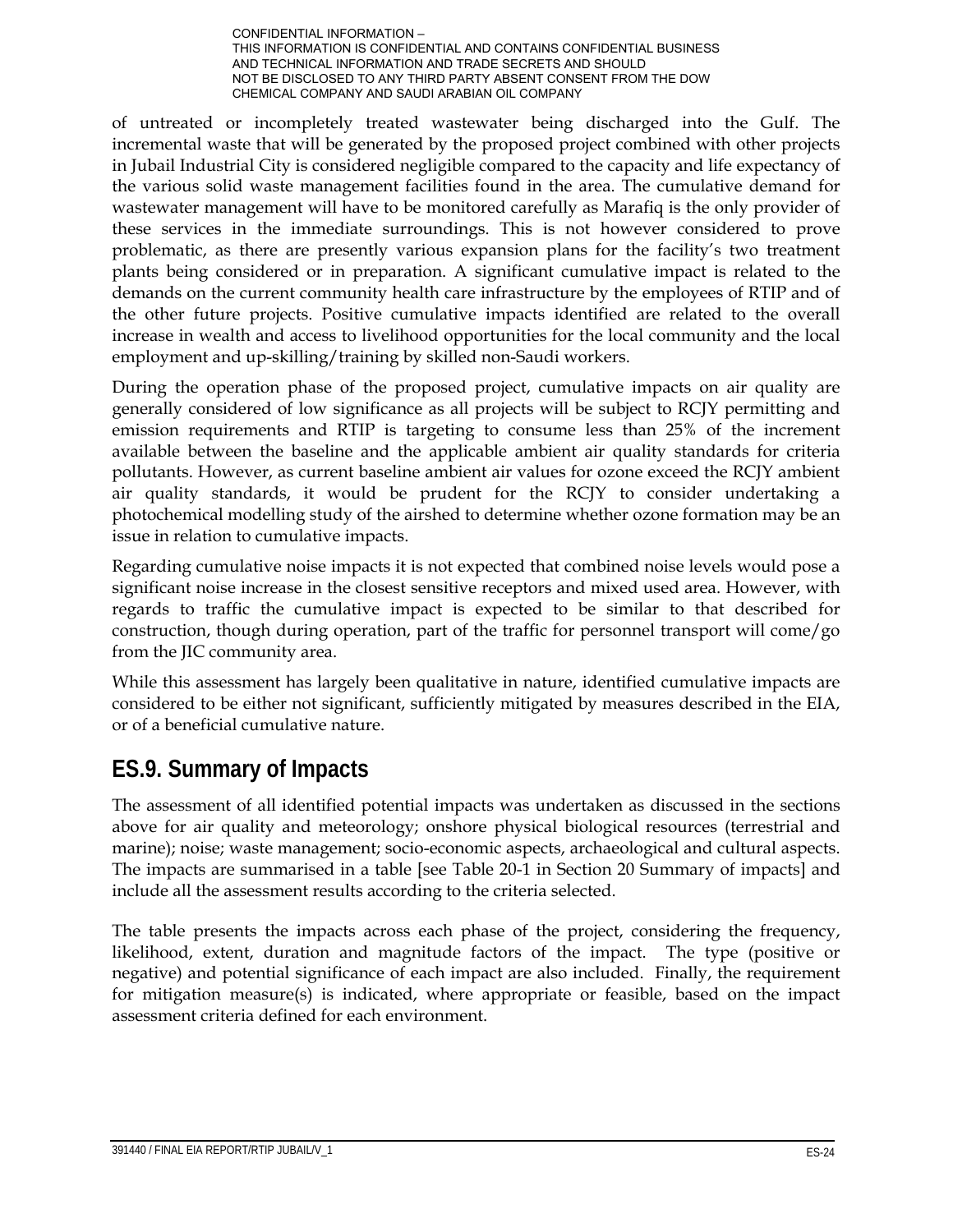# **ES.10.Summary of Mitigation**

Where considered appropriate, mitigation measures have been identified that could minimise potential environmental impacts resulting from the construction, commissioning, operation and decommissioning of RTIP. The potential mitigation measures are summarised according to the impact in Table 21-1 in Section 21 Summary of Mitigation Measures. The significance of the impact is also indicated prior to and following implementation of the mitigation measure(s). Where possible the identified mitigation measures are presented as Good International Industry Practices (GIIP), according to World Bank Group Guidelines, 2007 and BAT to ensure that their adoption is technically and economically feasible.

# **ES.11.Monitoring Plan**

A monitoring plan has been developed to monitor the implementation of the proposed mitigation measures during the life of the project. The monitoring plan will also enable the identification of actual environmental impacts. Point source or end-of-pipe emission monitoring should be undertaken by RTIP to ensure compliance with the relevant environmental standards (e.g., wastewater discharges, stack emissions, groundwater monitoring, etc.).

# **ES.12.Other Considerations**

As part of this EIA, an EMP and a stakeholder engagement plan, are outlined and appended to this study.

## *ES.12.1. Stakeholder Engagement Plan*

Identifying and classifying key stakeholders potentially affected by RTIP activities is an essential and initial element of consultation. To the extent possible, the RTIP project team will meet with key stakeholders at various stages of the project and solicit feedback on the key findings of this EIA study. The main stakeholder for this project is the RCJY. RCJY has been established by the government to manage industrial parks in Jubail, Yanbu and Ras Azzor to ensure that the sustainable development of these parks is maintained. RCJY is designated as the agency which represents both government and the residents of these parks. RCJY is engaged with both government and communities on the development of these parks.

Given the necessity to address and effectively plan for stakeholder consultation per World Bank/IFC standards and similarly accepted international standards (including the Equator Principles), RTIP has developed a stakeholder engagement plan that describes primary potential project stakeholders and methods to involve them. This plan, attached as Appendix F, considers the cultural context and the nature of JIC as an industrial park.

The stakeholder engagement plan has been prepared considering current practices in the country with regards to the consultation process. This means that the plan is focused only on the primary stakeholders of RTIP, which include local governmental agencies. The main objective of this plan is to inform stakeholders of activities involved in RTIP, and any potential affects from their activities.